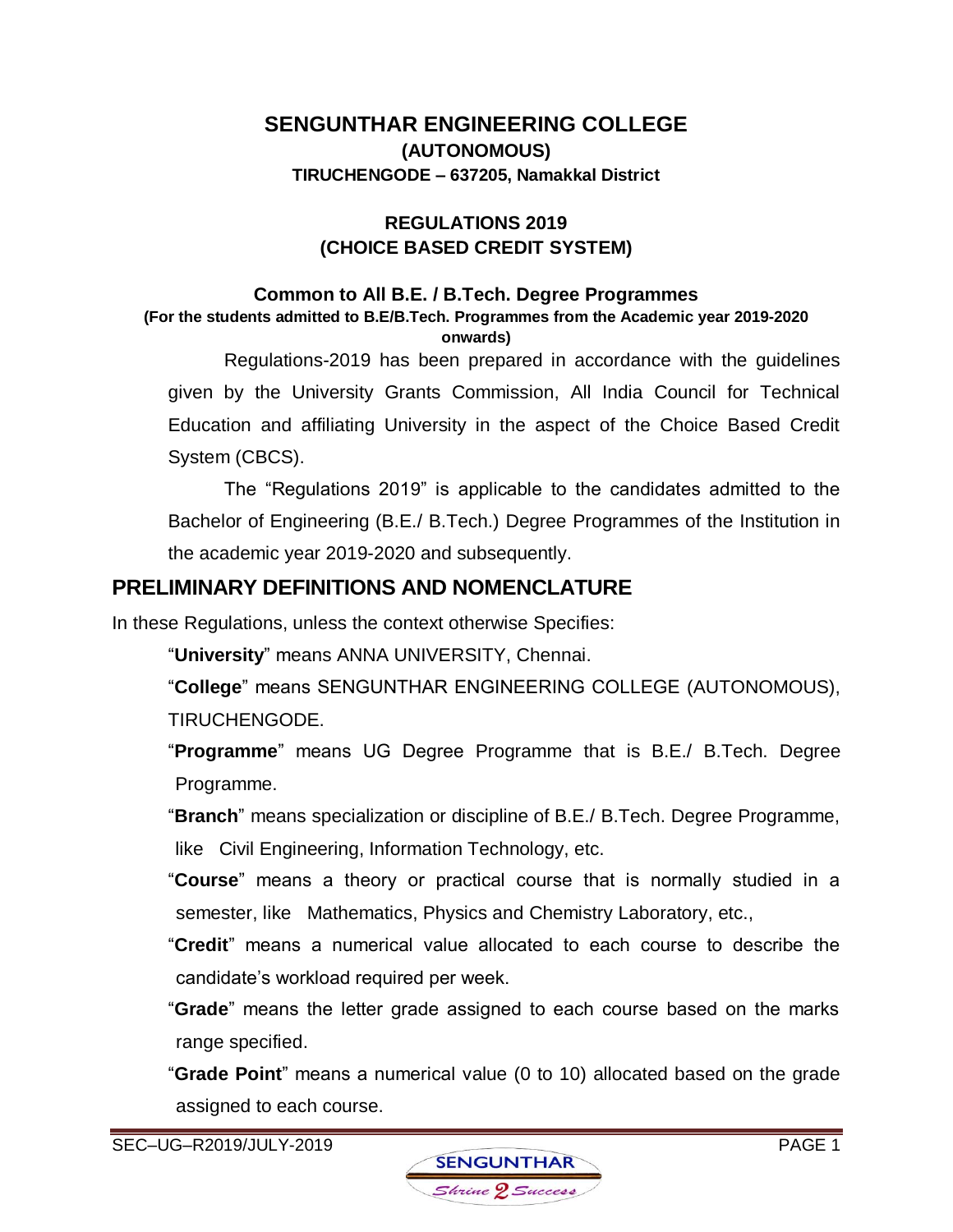"**Head of the Institution**" means the Principal of a College / Institution who is responsible for all academic activities of that College / Institution and for implementation of relevant Rules and Regulations.

"**Controller of Examinations**" means authorized person who is responsible for examinations of the College.

"**Head of the Department**" means the Head of the Department of the Programme concerned.

**"CBCS"** means Choice Based Credit System.

**"CIA"** means Continuous Internal Assessment.

**"ESE"** means End Semester Examination.

**"PC"** means Professional Core.

**"PE "** means Professional Elective.

**"OE"** means Open Elective.

# **1. PREAMBLE**

Sengunthar Engineering College with a spotlighted vision and mission of imparting quality technical education to go with latest technologies is accelerating several initiatives towards successful academic excellence and quality improvement.

In view of this, the Choice Based Credit System (CBCS) is being introduced from the academic year 2019 - 2020, to build up interdisciplinary and multidisciplinary curriculum with advances in student centric programmes and extensive learning prospective with enriched and flexible curriculum. Students will have the choice of preferred courses from a Group of courses within each categorization. Plentiful options are given to choose interdisciplinary courses from other programmes which will help the student to develop supplementary skills. CBCS proposes flexibility for students to choose course of their interest from a broad choice of courses offered in addition for the enhancement of their skill levels.

A Faculty advisor facilitates a student in identifying the courses based on programme requirements, course prerequisites, student's ability and curiosity in various academic disciplines towards their academic progression.

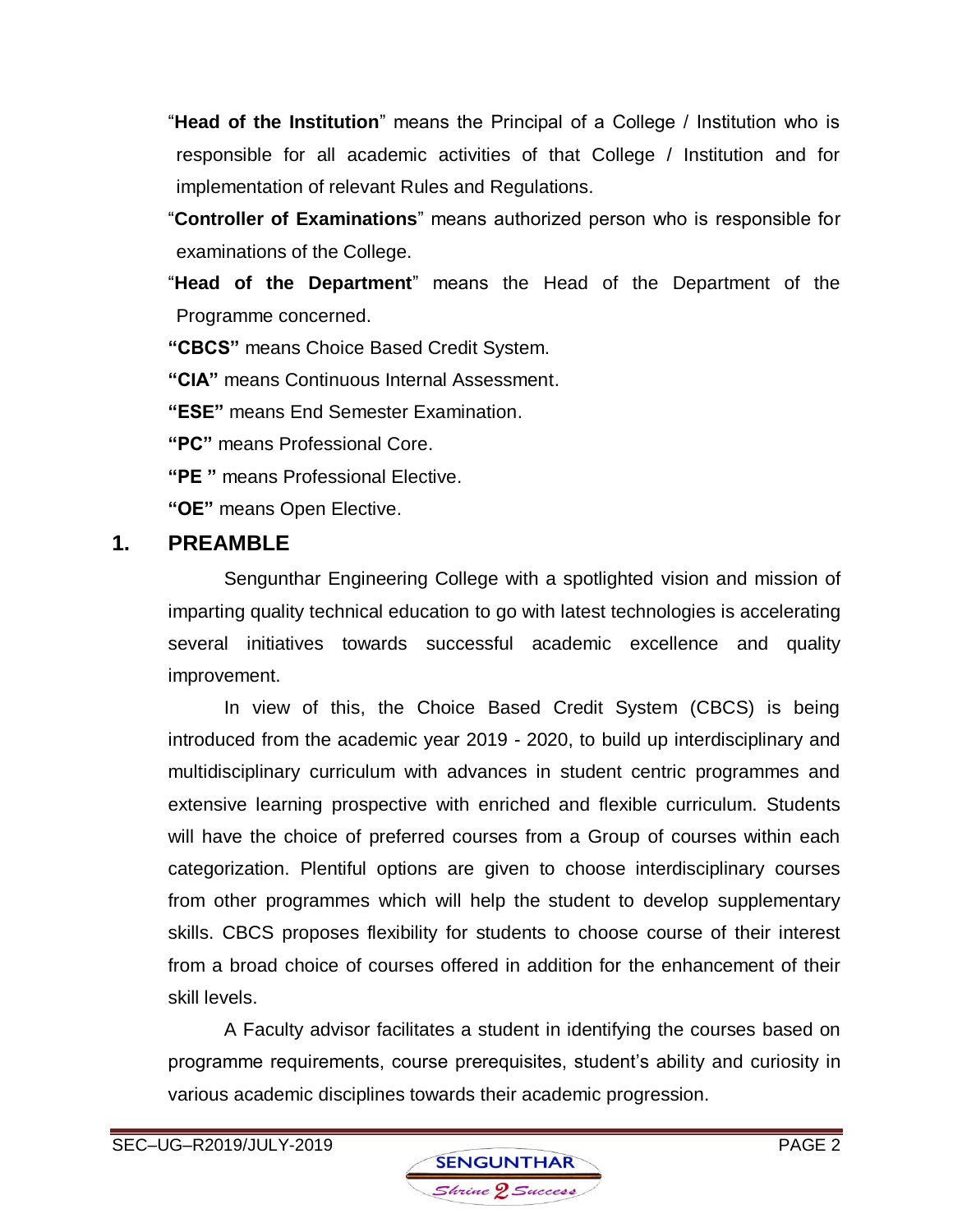The proposed academic structure under the Choice Based Credit System shall make all promising and possible innovations preparing the students to face the challenges in their profession.

# **2. PROCEDURE OF ADMISSIONS**

### **2.1 FIRST SEMESTER ADMISSION**

The candidates seeking admission to the first semester of the eight semester Degree of Bachelor of Engineering (B.E./B.Tech.) programme should have passed the Higher Secondary Examination (10+2) in the academic stream with Mathematics, Physics and Chemistry as three of the four subjects of study under Part-III subjects of the study conducted by the Government of Tamil Nadu or any examination of any other University or authority accepted by the Syndicate of Anna University, Chennai as equivalent thereto.

### (OR)

Should have passed the Higher Secondary Examination of Vocational stream (Vocational groups in Engineering / Technology) as prescribed by the Government of Tamil Nadu.

They should also satisfy other eligibility conditions as prescribed by AICTE, the Anna University, Chennai and Directorate of Technical Education, Chennai from time to time.

# **2.2 LATERAL ENTRY ADMISSION**

The candidates who possess the Diploma in Engineering/Technology awarded by the Directorate of Technical Education, Tamilnadu or its equivalent are eligible to apply for Lateral entry admission to the third semester of B.E./ B.Tech. as per guidelines prescribed by the Directorate of Technical Education, Tamilnadu.

# (OR)

The candidates who possess the Degree in Science (B.Sc.,) (10+2+3 stream) with Mathematics as a subject at the B.Sc. Level are eligible to apply for Lateral entry admission to the third semester of B.E./ B.Tech. which is prescribed by the Anna University, Chennai and Directorate of Technical Education, Chennai from time to time.

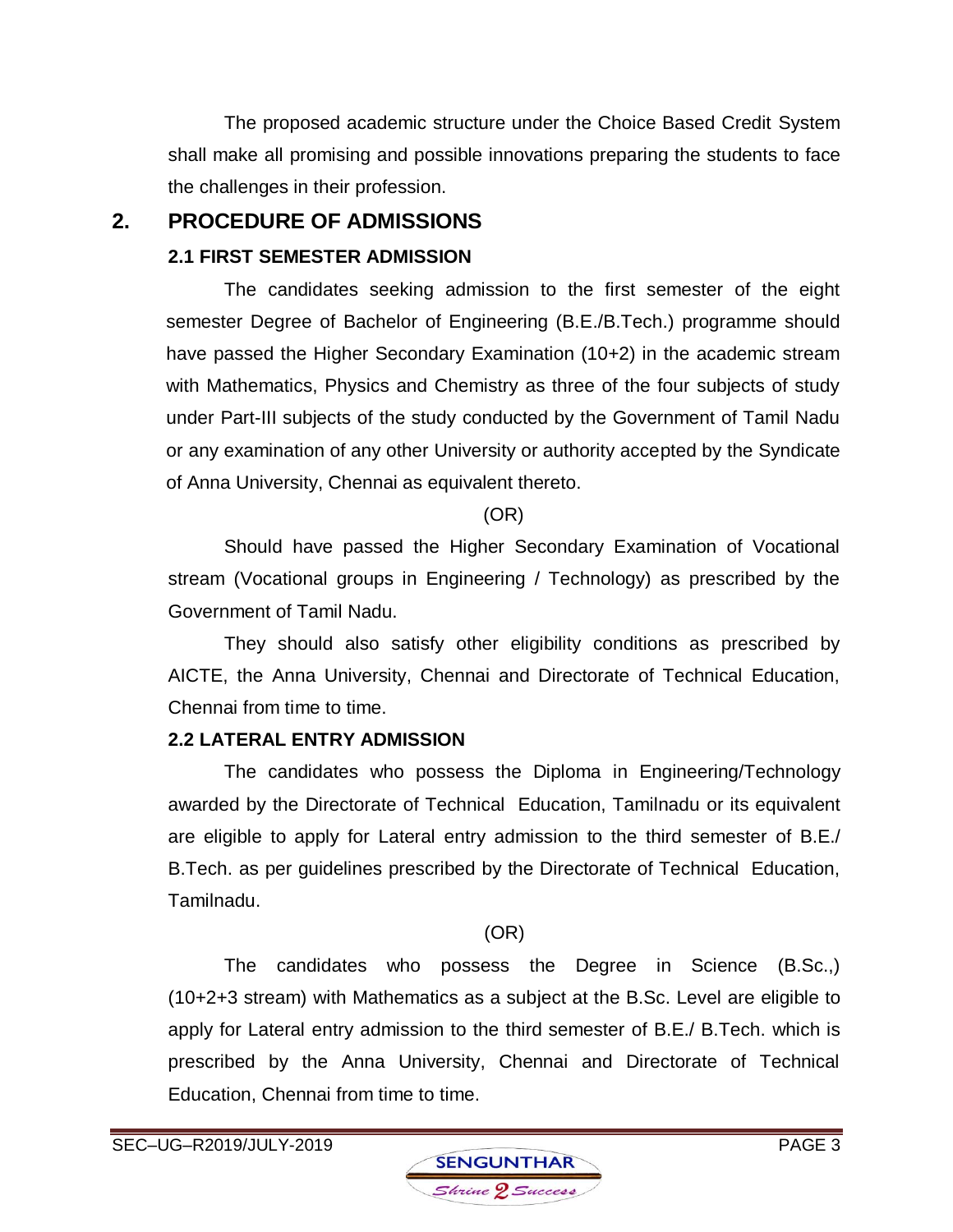Such candidates shall undergo two additional Engineering subject(s) in the III and IV semesters respectively as decided by Board of Studies and approved by Academic Council.

# **3. PROGRAMMES OFFERED**

A candidate may select any one of the Programme offered by the college which is approved by AICTE, New Delhi and Affiliated to the Anna University, Chennai.

# **3.1 DETAILS OF PROGRAMMES**

Details of programmes currently being offered by the college are given below:

| S.No. | Name of the Programme                                    | Minimum No. of<br><b>Credits to be Earned</b> |
|-------|----------------------------------------------------------|-----------------------------------------------|
| 1.    | <b>B.E. Civil Engineering</b>                            | 160                                           |
| 2.    | B.E. Computer Science and Engineering                    | 160                                           |
| 3.    | <b>B.E. Electronics and Communication</b><br>Engineering | 160                                           |
| 4.    | B.E. Electrical and Electronics Engineering              | 160                                           |
| 5.    | <b>B.E. Mechanical Engineering</b>                       | 160                                           |

# **3.2 PROGRAMME OF STUDIES**

All the degree programmes offered by the college are based on modular structure and their academic requirements are spelt out as number of credits. Programmes are structured in such a way that a student will be able to complete the programme within the stipulated number of semesters. On the recommendations of the Head of the Department a student may be granted permission by the Chairperson, Academic Council to have a break in the programme, however the programme should be completed within the permitted number of semesters.

| <b>Degree</b>         | <b>Stipulated Number of</b><br><b>Semesters</b> | <b>Permitted Number of</b><br><b>Semesters</b> |
|-----------------------|-------------------------------------------------|------------------------------------------------|
| B.E/B.Tech (Regular)  |                                                 | 14                                             |
| B.E/ B.Tech (Lateral) |                                                 | ィク                                             |

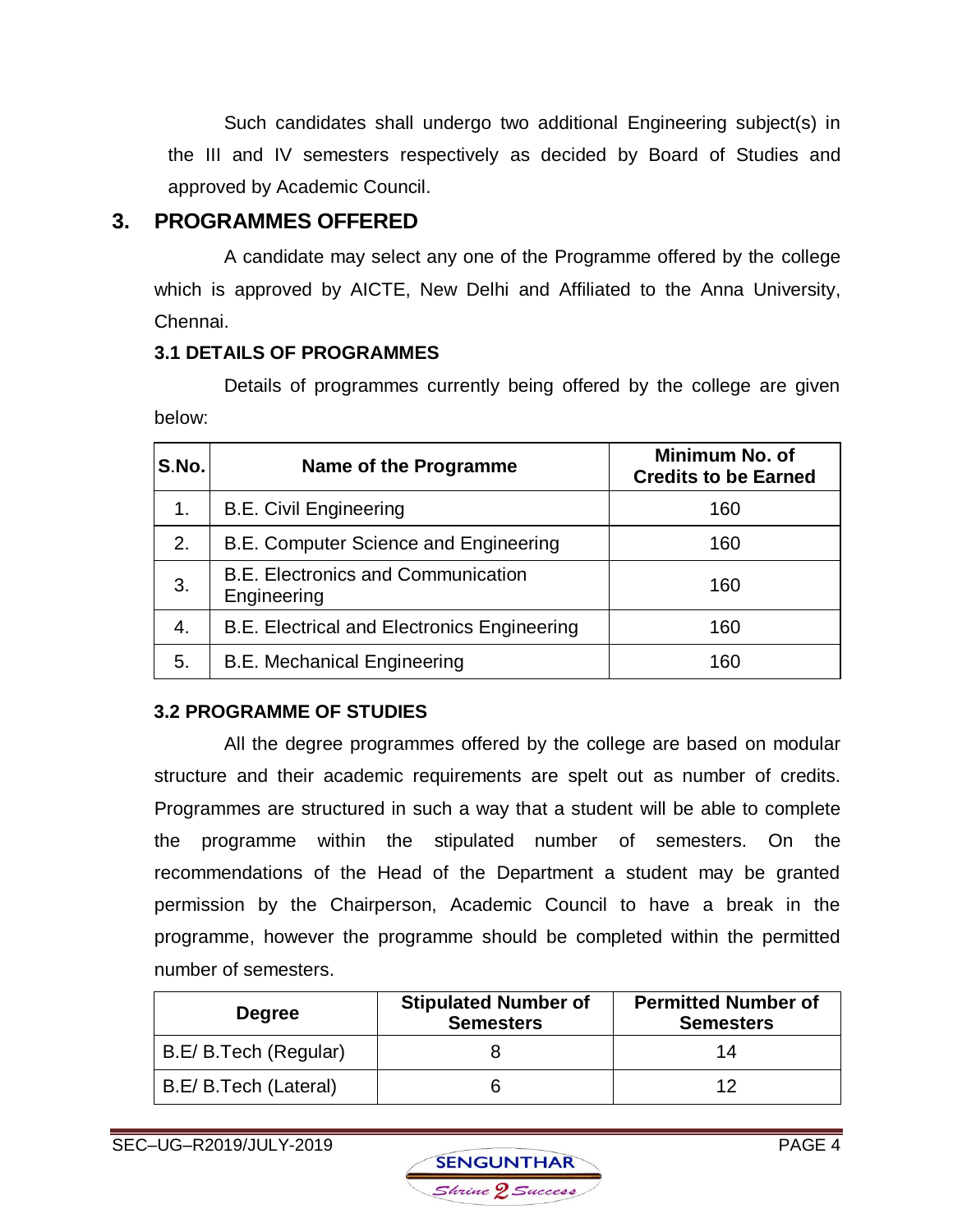# **4. STRUCTURE OF THE PROGRAMMES**

# **4.1 CATEGORIZATION OF COURSES**

Every B.E./ B.Tech. Programme shall have a curriculum with syllabi consisting of both theory and practical courses in each semester that have been approved by the respective Board of Studies and Academic Council of the College.

The courses shall be categorized as follows:

- I. **Humanities and Social Sciences (HS)** courses include English, Communication skills, Value Education, Professional Ethics and Human Values, Environmental Science, etc.
- II. **Basic Sciences (BS)** courses include Mathematics, Physics, Chemistry, Material Science, Physical Sciences etc.
- III. **Engineering Sciences (ES)** courses include, Engineering Drawing, Basics of Electrical, Electronics, Civil and Mechanical Engineering, Programming, Engineering Practices etc.
- IV. **Professional Core (PC)** courses include the core courses relevant to the chosen branch of study.
- V. **Professional Elective (PE)** courses include the elective courses relevant to the chosen branch of study.
- VI. **Open Electives (OE):** Courses include the courses relevant to the chosen Specialization / Programme which a student can choose from the Professional Elective of other B.E./B.Tech. programmes and the courses offered by the Department under the Faculty of Science and Humanities. However, the open elective courses offering are subject to availability of minimum class strength specified from time to time.
- VII. **Employability Enhancement Courses (EEC)** include Life skills, Technical skills, Project Works, Industrial / Practical Training, Internship, Seminar, Communications Skill, Case Study, Quantitative Aptitude Learning, Entrepreneurship Development Activity, etc., Credits will be awarded only for **Projects** (Mini Project, Project Phase - I and Project Phase - II) and grades will be part of either GPA (or) CGPA.

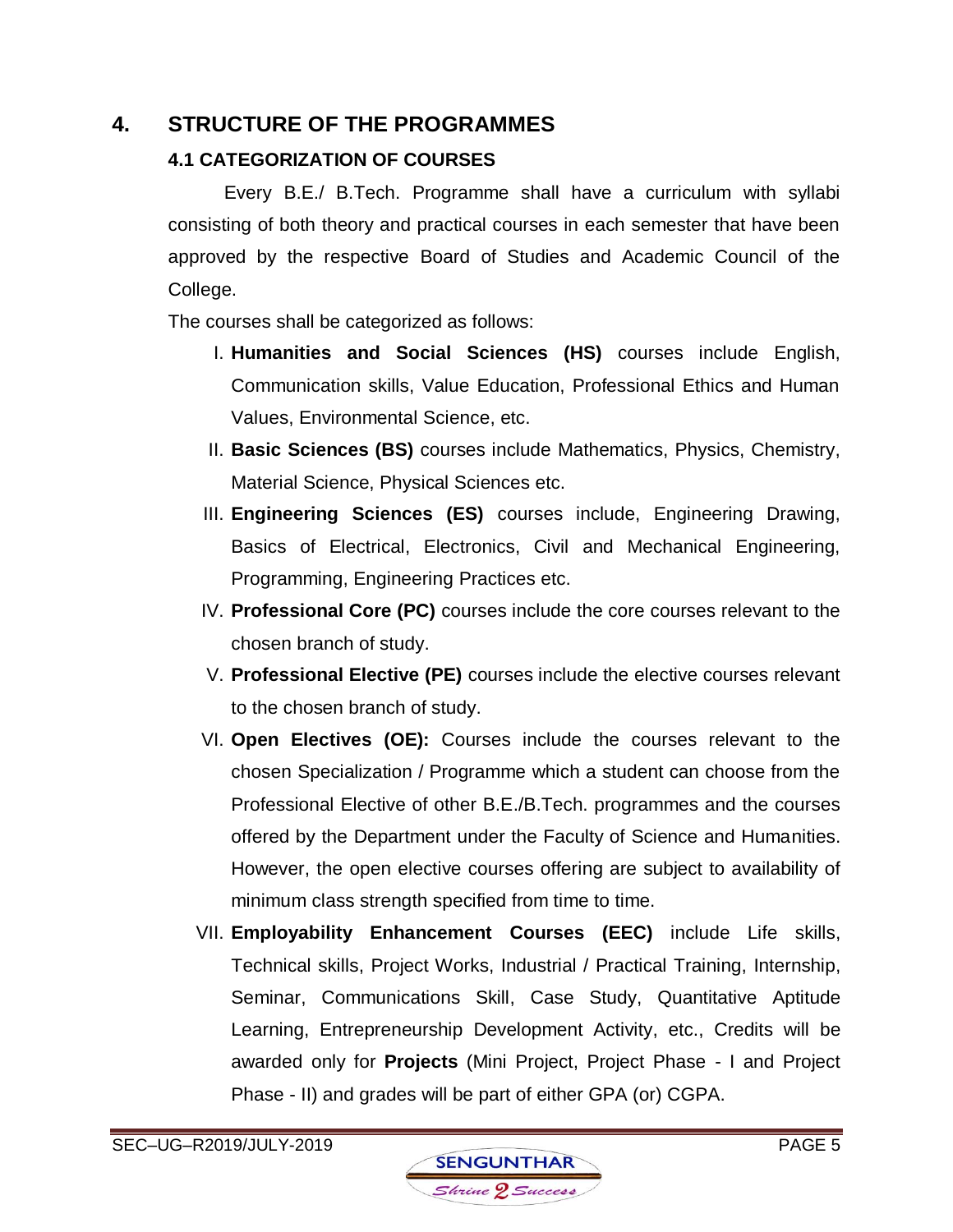VIII. **Mandatory Courses (MC)** include Induction Program, NSS / NCC / YRC / RRC, Leadership Program, Value Added Courses and Audit courses covering subjects of developing desired attitude among the learners is on the line of initiatives such as Yoga, Value education, Disaster management, Constitution of India, Personality development through Indian culture etc. in which credits are to be acquired by every student as part of degree requirements and shall be awarded grades; but, shall not be part of either GPA (or) CGPA.

### **4.2 PERSONALITY AND CHARACTER DEVELOPMENT**

Interested students should enroll their names in one or more personality and character development programmes (NSS / NCC / NSO / YRC / RRC) and undergo the related training specified by the relevant authority of State and Central Government.

The training shall include classes on hygiene and health awareness and also training in first-aid.

**National Service Scheme** (NSS) will have social service activities in and around the College/Institution and neighboring villages.

**National Cadet Corps** (NCC) **will** have about 20 parades.

**National Sports Organization** (NSO) will have sports, games, drills and physical exercises.

**Youth Red Cross /Red Ribbon Club** (YRC / RRC) will have activities related to social services in and around College/Institutions. While the training activities will normally be during weekends and the camp will normally be during vacation period.

### **4.3 NUMBER OF COURSES PER SEMESTER:**

Number of Courses per Semester will normally have a blend of 5 to 9 courses including Theory / Lab Embedded Theory / Project Embedded Theory / Laboratory courses / Mandatory Courses / Employability Enhancement Courses. Each Course may have credits assigned as per clause 4.4.

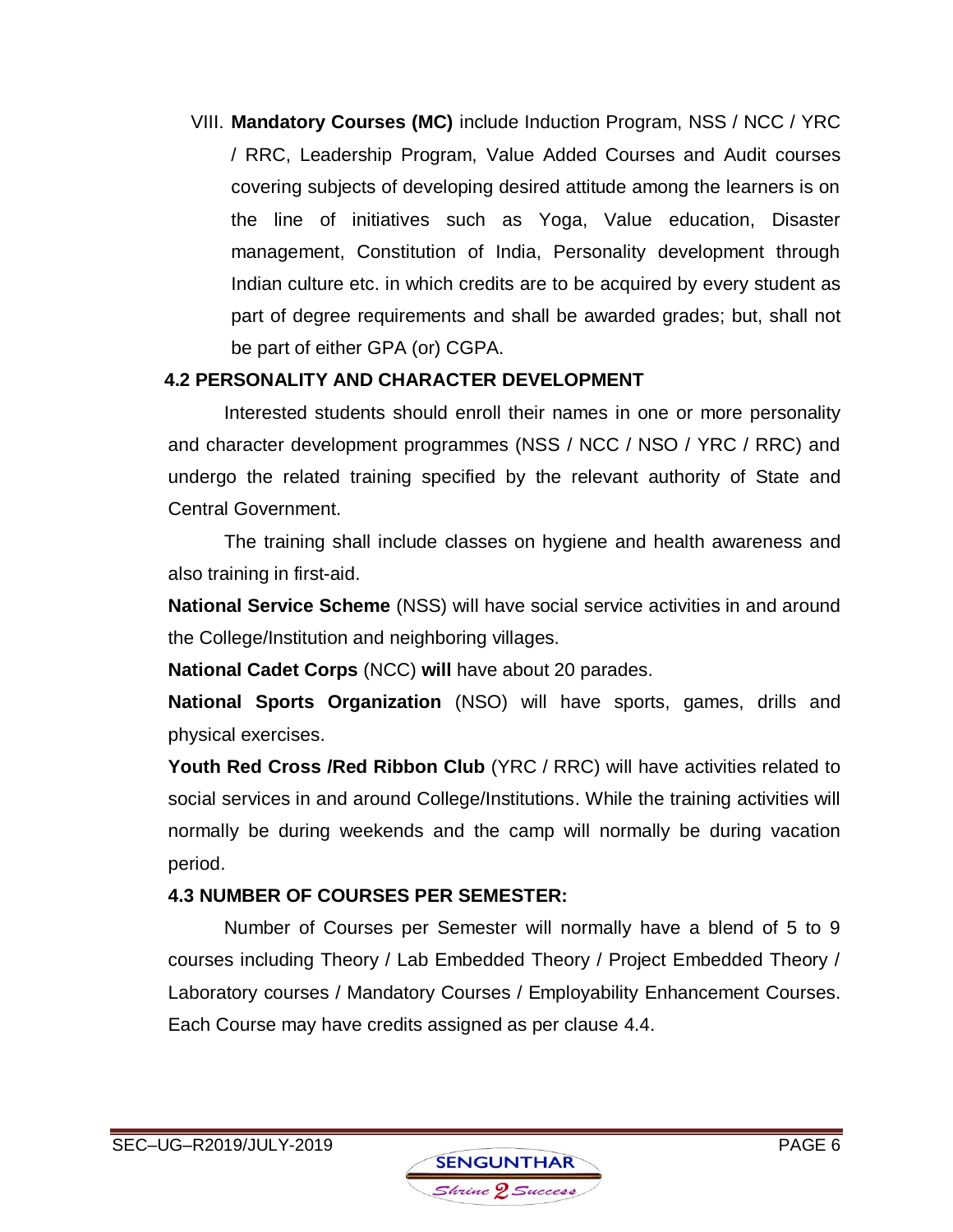#### **4.4 CREDIT ASSIGNMENT**

| <b>Contact Period per Week</b>                                      | <b>Credit</b> |
|---------------------------------------------------------------------|---------------|
| 1 Lecture Period                                                    |               |
| 1 Tutorial Period                                                   |               |
| 2 Practical Periods<br>(Laboratory / Seminar / Project Work / etc.) |               |

Each course is assigned certain number of credits based on the following:

The minimum credits to be earned by the students should be 160 for regular students and 119 for lateral entry students for the completion of B.E./B.Tech. programme.

### **4.5 INDUSTRIAL TRAINING / INTERNSHIP**

 **4.5.1** The students must undergo Industrial training for a period as specified in the Curriculum during summer / winter vacation. In this case, the training has to be undergone continuously for the entire period. The Students may undergo internship at research organizations after due approval from their Head of the Department for the period prescribed in the curriculum during summer/winter vacation, in lieu of Industrial training.

 **4.5.2** If Industrial Training / Internship is not prescribed in the curriculum, the student may undergo Industrial Training / Internship optionally and the credits earned will be indicated in the Mark Sheet.

 A Committee will be formed by the Head of the Departments concerned to evaluate the report to be submitted by the student after the completion of the Industrial Training / Internship and will be recommended to Controller of Examinations.

| <b>Duration of Training / Internship</b> | <b>Credits</b> |
|------------------------------------------|----------------|
| 2 Weeks                                  |                |
| 4 Weeks                                  |                |
| 6 Weeks                                  |                |

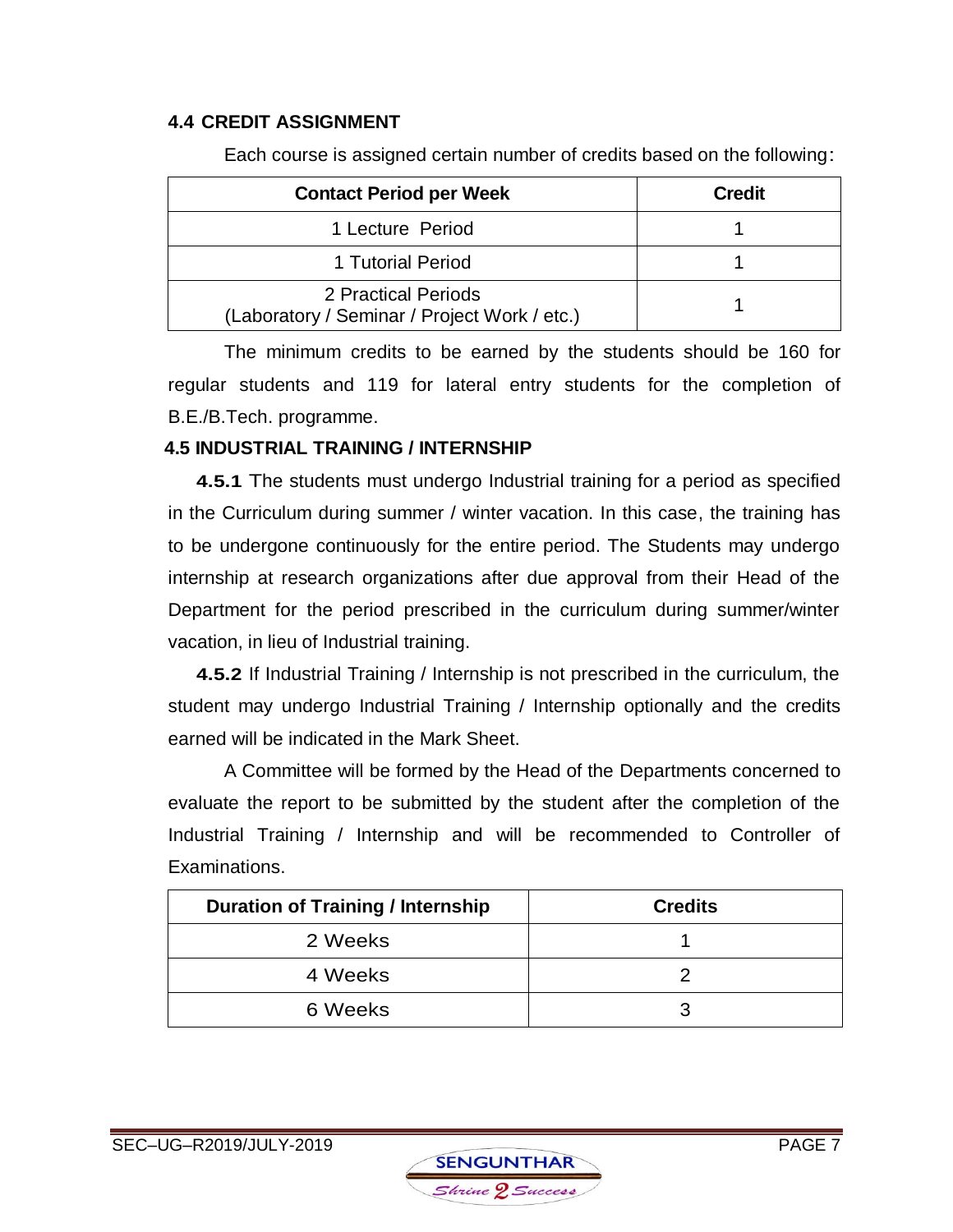#### **4.6 INDUSTRIAL VISIT**

Every student is required to go mandatory for at least two Industrial visits from the first year to final year of the Programme. The Heads of Departments will ensure that necessary arrangements are made in this regard.

#### **4.7 ONLINE COURSES**

**4.7.1** Students who have no standing arrears with CGPA more than 7.5 may be permitted to earn credit of maximum two online courses subject to a maximum three credits per course with the approval of the Department Consultative Committee to be formed by the Head of the institution.

**4.7.2** One online course can be considered instead of one open elective course. If a student opts more than one online course (vide clause 4.7.1) he / she can substitute more number of open electives.

| <b>Duration of Online Course</b> | <b>Credits</b> |
|----------------------------------|----------------|
| 2 Weeks                          |                |
| 4 Weeks                          |                |
| 6 Weeks                          |                |

#### **4.8 VALUE ADDED COURSES**

Students shall be allowed to take a value added course offered by a department with the approval from their respective Board of Studies. The credits earned through the Value Added Courses shall be over and above the total credit requirement prescribed in the curriculum for the award of the degree. One / Two credit courses shall be offered by a Department of an institution with the prior approval from the Board of Studies. Students can take a maximum of three credits either by one credit and/or two credit courses during the entire duration of the Programme. The Students are also allowed to take the value added courses offered in other departments with the permission of the Head of the Department offering the course. The credit to be earned by the student shall not be included in GPA or CGPA calculations, but the grade point will figure in the grade sheet.

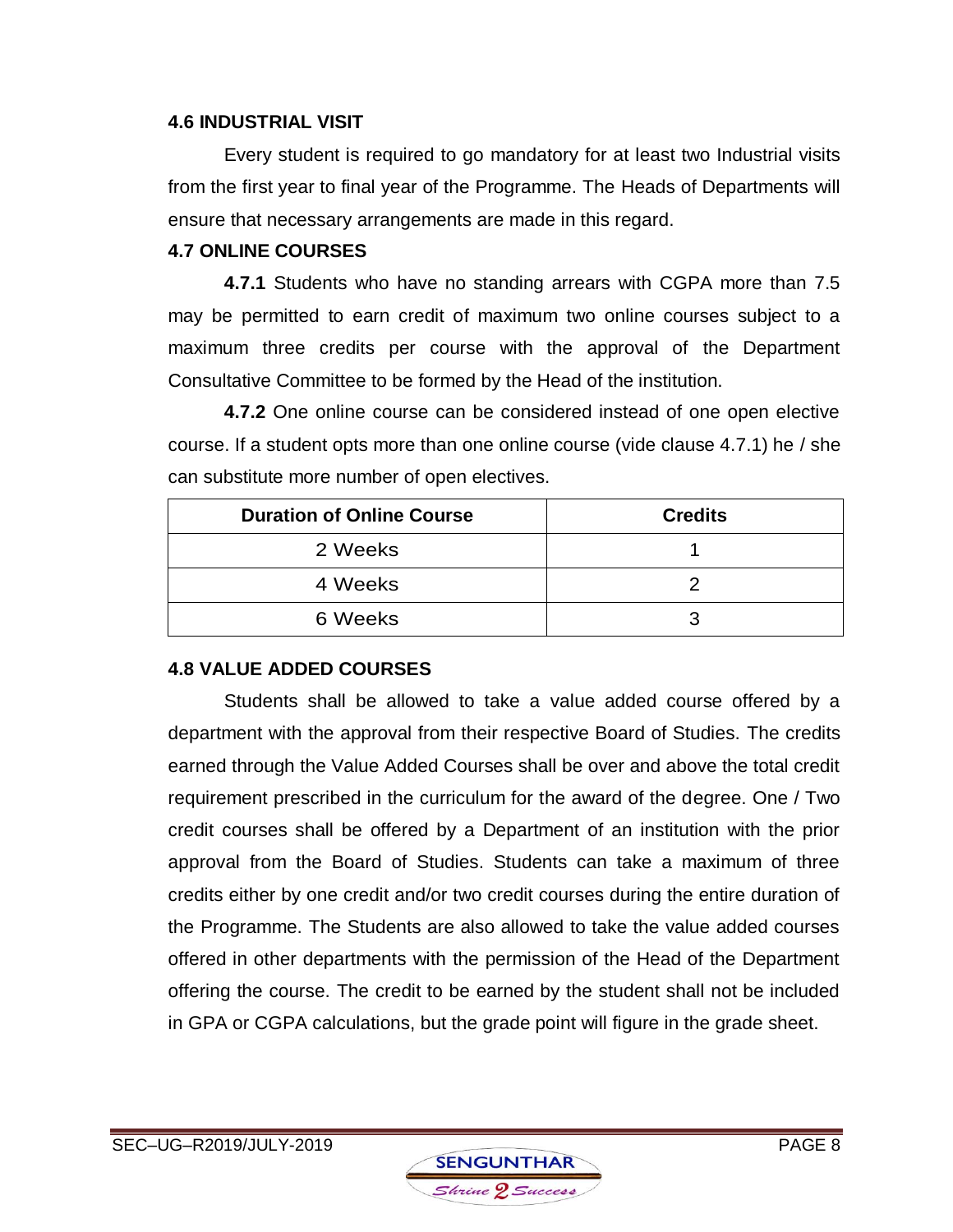#### **4.9 MEDIUM OF INSTRUCTION**

The medium of instruction is English for all courses, examinations, seminar presentations and project / thesis / dissertation reports except in language courses.

# **5. DURATION OF THE PROGRAMME**

**5.1** A student is ordinarily expected to complete the B.E./ B.Tech. Programme in 8 semesters (Four academic years) and 6 semesters (Three academic years) for Lateral Entry Candidates but in any case not more than 14 Semesters for HSC (or equivalent) candidates and not more than 12 semesters for Lateral Entry Candidates.

**5.2** Each semester shall normally consist of 75 working days or 525 periods of 50 minutes each. The Head of the Institution shall ensure that every faculty imparts instruction as per the number of periods specified in the syllabus and that the faculty teaches the full content of the specified syllabus for the course being taught.

**5.3** The total duration for completion of the programme reckoned from the commencement of the first semester to which the student was admitted shall not exceed the maximum duration specified in clause 5.1 irrespective of the period of break study (vide clause 17) or prevention (vide clause 7.5) in order that the student may be eligible for the award of the degree (vide clause 15).

# **6**. **COURSE ENROLLMENT AND REGISTRATION**

**6.1** Each student, on admission shall be assigned to a student, faculty advisor who shall advise and counsel the student about the academic programme and the choice of courses considering the students' academic background and career objectives.

**6.2** The number of credits registered during a semester should not be less than 10 credits and should not exceed 30 credits. (Excluding courses for which the student has done reappearance registration).

**6.3** Each student on admission shall register for all the courses prescribed in the curriculum in the student's first and second semester of study without any choice.

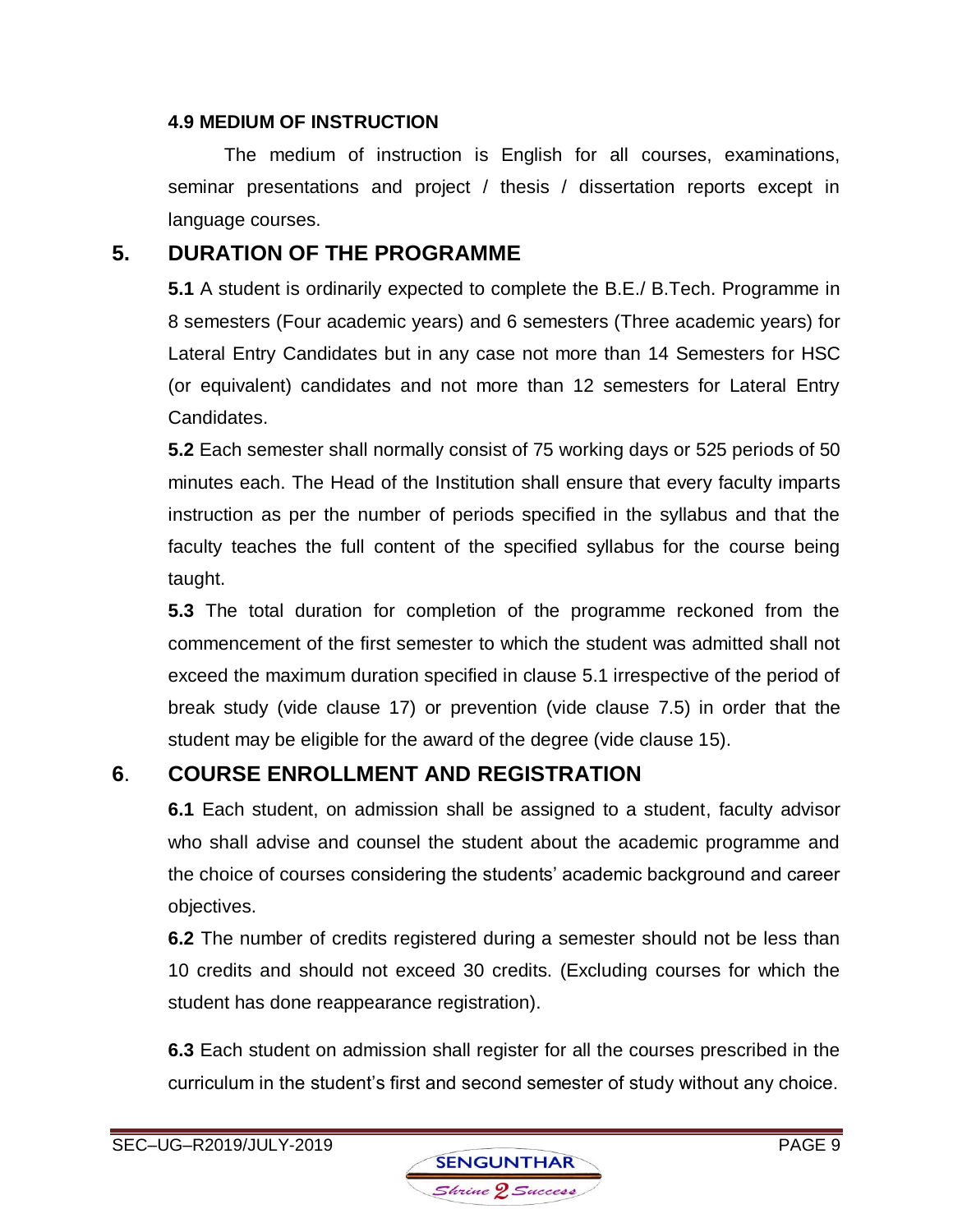**6.4** The enrollment for the courses of the semesters 3 to 8 will commence 10 working days prior to the last working day of the preceding semester. The student shall enroll in the courses with the guidance of the student's faculty advisor.

**6.5** Every student shall enroll in the courses of the succeeding semester during the current semester. However, the student shall confirm the enrollment by registering for the courses within the first five working days after the commencement of the semester concerned.

**6.5.1** The student shall enroll in the courses with the guidance of the faculty advisor. If the student wishes, the student may drop or add courses (vide clause 6.7) within five working days after the commencement of the semester concerned and complete the registration process duly authorized by the faculty advisor.

**6.6** After registering for a course, the student shall attend the classes, satisfy the attendance requirements, earn continuous internal assessment marks and appear for the End Semester Examinations.

### **6.7 FLEXIBILITY TO ADD OR DROP COURSES**

**6.7.1** From the 5 to 8 semesters, the student has the option of registering for, additional courses or dropping existing courses. Total number of credits of such additional courses cannot exceed 8. However, the maximum number of credits the students can register in a particular semester cannot exceed 30 credits (Excluding the reappearance registration).

**6.7.2** A student has to earn the total number of credits specified in the curriculum of the respective programme of study in order to be eligible to obtain the degree. However, if the student wishes, he/she is permitted to earn more than the number of credits prescribed in the curriculum of the student's programme.

**6.7.3** The student shall register for the project work in the VII and VIIII semester only.

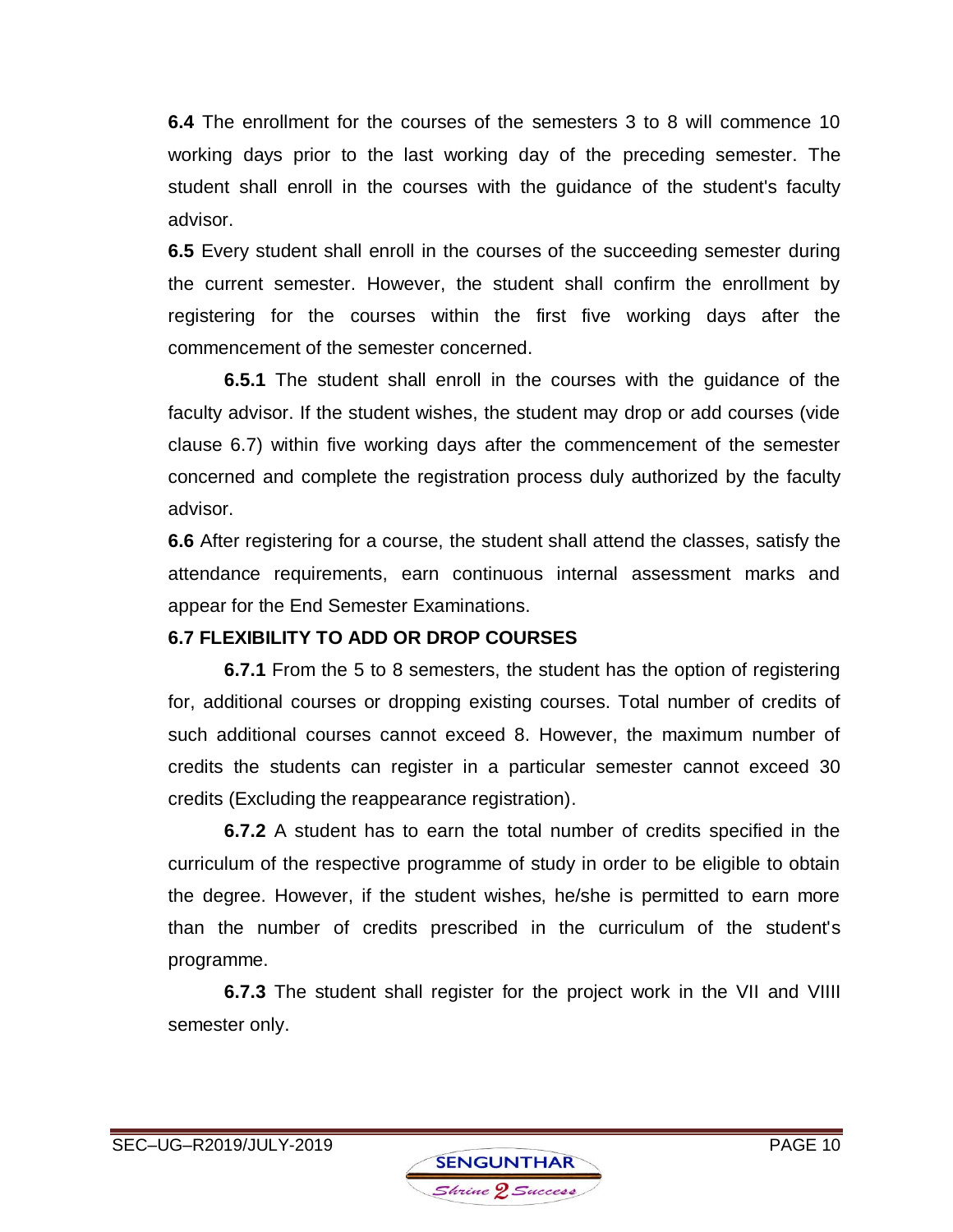#### **6.8 REGISTRATION FOR REAPPEARANCE**

**6.8.1** If a student absents for examination or not scored minimum passing marks (vide clause 12) in a course (both theory and practical), it will be considered as a Reappearance (RA). The student can retain the already earned Continuous Internal Assessment marks for two subsequent appearances only and thereafter he / she will solely be assessed by the performance in the End Semester Examination only.

**6.8.2** If the theory course, in which the student will reappear, is an open elective, the student may register for the same or any other open elective course respectively in the subsequent semesters.

**6.8.3** A student who has already appeared for a course in a semester and passed the examination is not entitled to reappear in the same course for improvement of letter grades / marks.

# **7. ATTENDANCE REQUIREMENTS FOR APPEARING FOR THE END SEMESTER EXAMINATION**

A Candidate who has fulfilled the following conditions shall be deemed to have satisfied the requirements for completion of a semester.

**7.1** Ideally every student is expected to attend all classes and earn 100% attendance. However, in order to allow provision for certain unavoidable reasons such as hospitalization / accident / specific illness the student is expected to earn a minimum of 75% attendance to become eligible to appear for the End-Semester Examinations. Therefore, every student shall secure not less than 75% of overall attendance in that semester taking into account the total number of periods in all courses attended by the candidate as against the total number of periods in all courses offered during that semester.

**7.2** However, a candidate who secures overall attendance between 65% and less than 75% in that current semester due to medical reasons (hospitalization / accident / specific illness / participation in sports events - College / University / State / National / International level Sports events with prior permission from the Head of the Department and Principal) may be permitted to appear for the

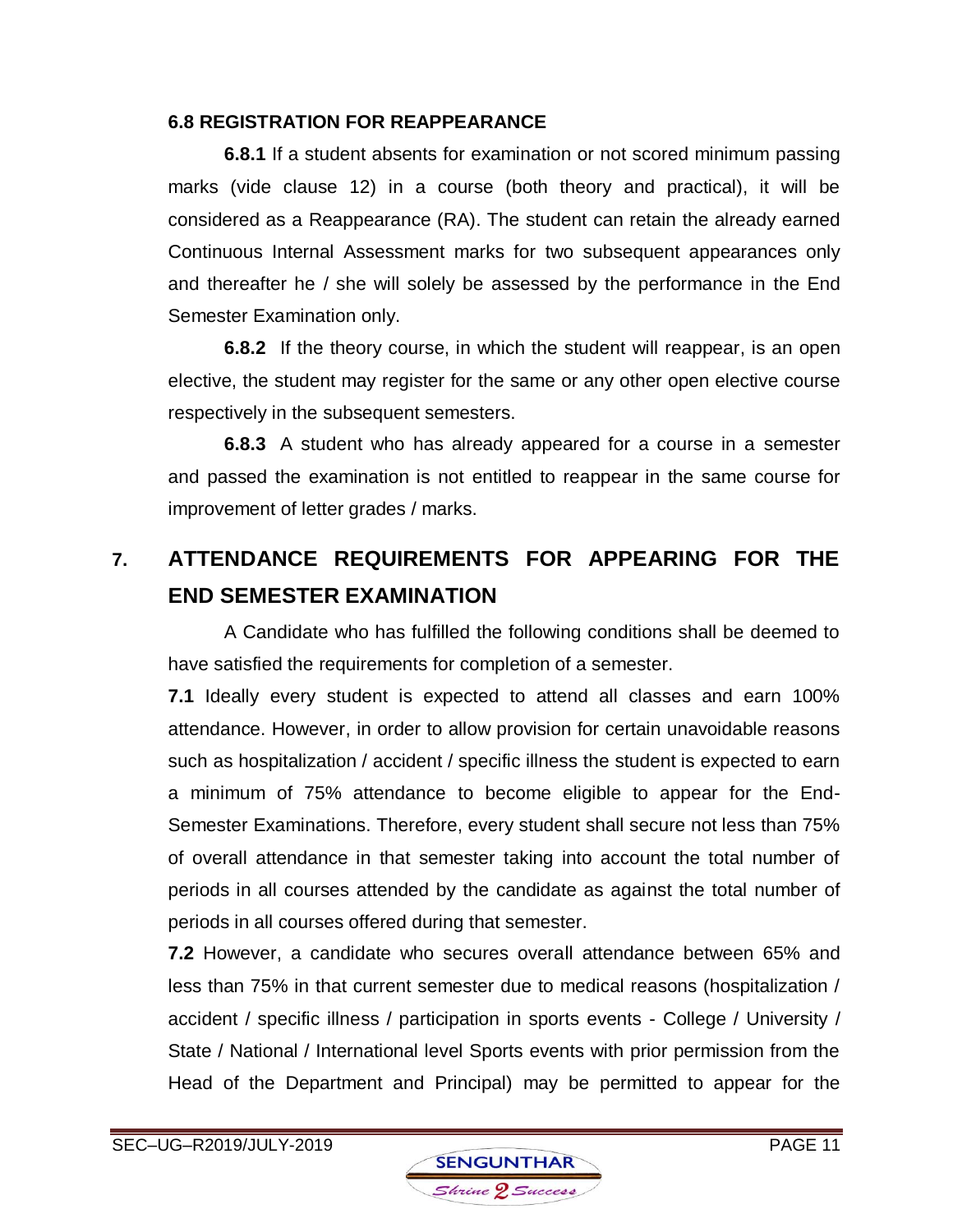current semester examinations subject to the condition that the candidate shall submit the Medical certificate / On-duty Forms duly signed by the Head of the Department / Sports participation certificate to the Head of the Institution.

**7.3** The candidates who score less than 65% and above 60% of overall attendance may apply for condonation of shortage of attendance on genuine grounds. Application for condonation of shortage of attendance along with the prescribed fee should be forwarded so as to be received in the office of the Controller of Examinations along with the final attendance statement within 7 working days, before the commencement of the semester examination. The Candidate can seek condonation of shortage of attendance only once in the entire duration of a course.

**7.4** A student shall normally be permitted to appear for End Semester Examinations if the student has satisfied the attendance requirements (vide clause 7.1, 7.2 and 7.3) and has registered for examination in the courses which he / she has opted during the beginning of that semester by paying the prescribed fee.

**7.5** However the Candidates who secure, less than 60% overall attendance and who do not satisfy the clause 7.1 & 7.2 will not be permitted to appear for the End Semester Examination of that current semester and are not permitted to go to next semester. They are required to repeat the same semester in the next academic year as per the norms prescribed by the Directorate of Technical Education, Tamilnadu and Anna University, Chennai.

**7.6** The Head of the Institution may conduct additional classes for improvement, special coaching, conduct of model test, etc., over and above the specified periods. But for the purpose of calculation of attendance required for appearing in the End Semester Examinations, following method shall be used.

Percentage of Attendance =  $\frac{1}{B} \times 100$ *A*

- A -- Total No. of periods attended in all the courses per semester
- B -- Total No. of periods taken together for all courses of the semester

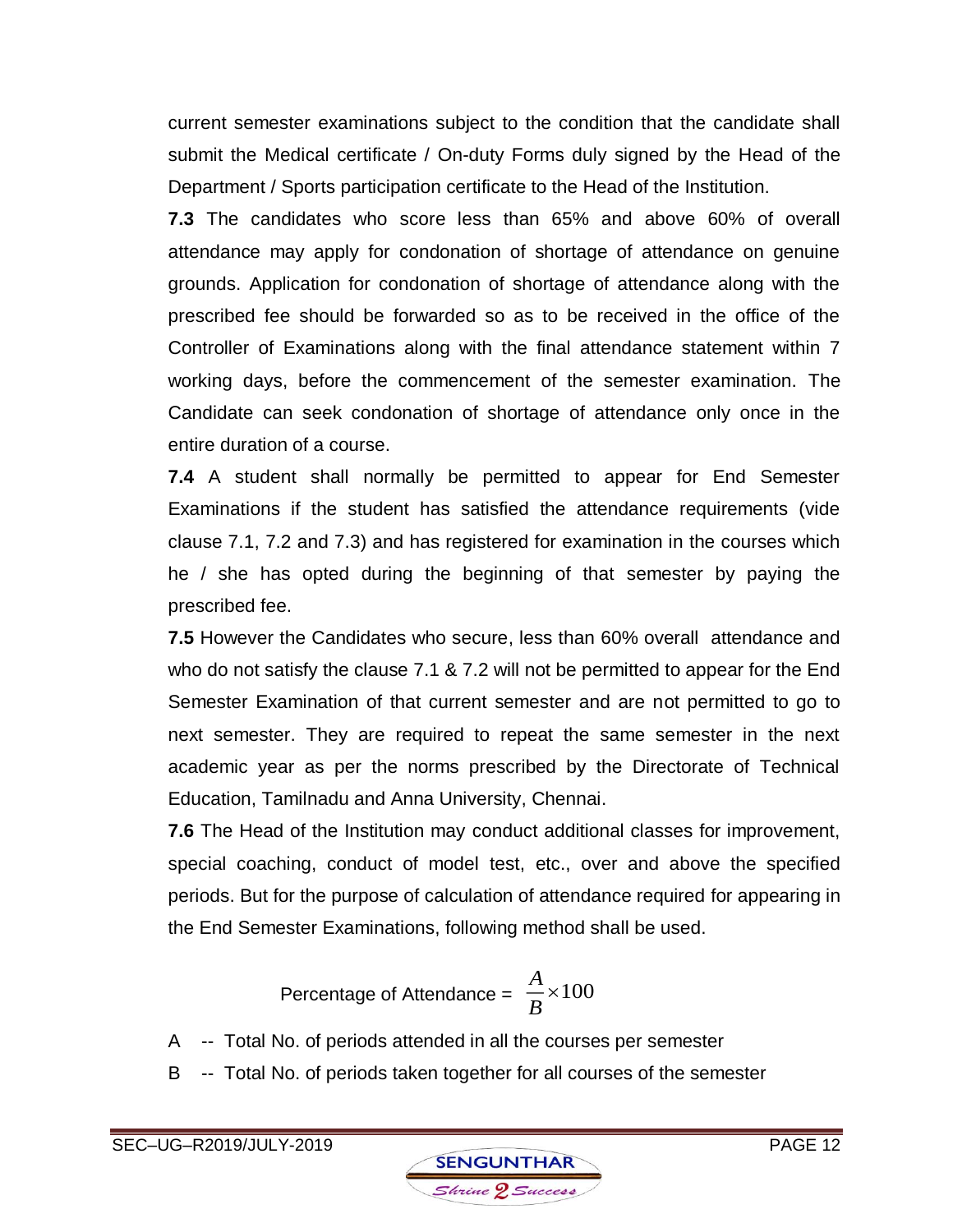The End Semester Examination will ordinarily follow immediately after the last working day of the semester as per the academic schedule prescribed from time to time.

### **8. FACULTY ADVISOR**

To help the students in plan their courses of study and for general advice on the academic programme, the Head of the Department of the students will attach a certain number of students to a faculty of the department who shall function as faculty advisor for those students throughout their period of study. The faculty advisor shall advise the students, monitor their attendance, progress and counsel them periodically. If necessary, the faculty advisor may also discuss with or inform the parents about the progress / performance of the students concerned.

The responsibilities for the faculty advisor shall be:

- Develop a strong working relationship with students to ensure academic success.
- To inform the students about the various facilities and activities available to enhance the student's curricular and co-curricular activities.
- To monitor the academic and general performance of the students including attendance and to counsel them accordingly.
- To monitor and provide the academic guidance rules and regulations for EEC courses.

# **9**. **CURRICULUM DEVELOPMENT CELL**

Curriculum Development Cells are constituted for planning and updating of syllabus to be presented to the Board of Studies. Similarly, the Common Curriculum Development Cell is constituted for finalizing the subjects for both common and departmental core. Curriculum Development Cell is a standing internal committee with all the internal members of the Board of Studies and Academic Council and any other faculty co-opted / nominated by the Head of the Department.

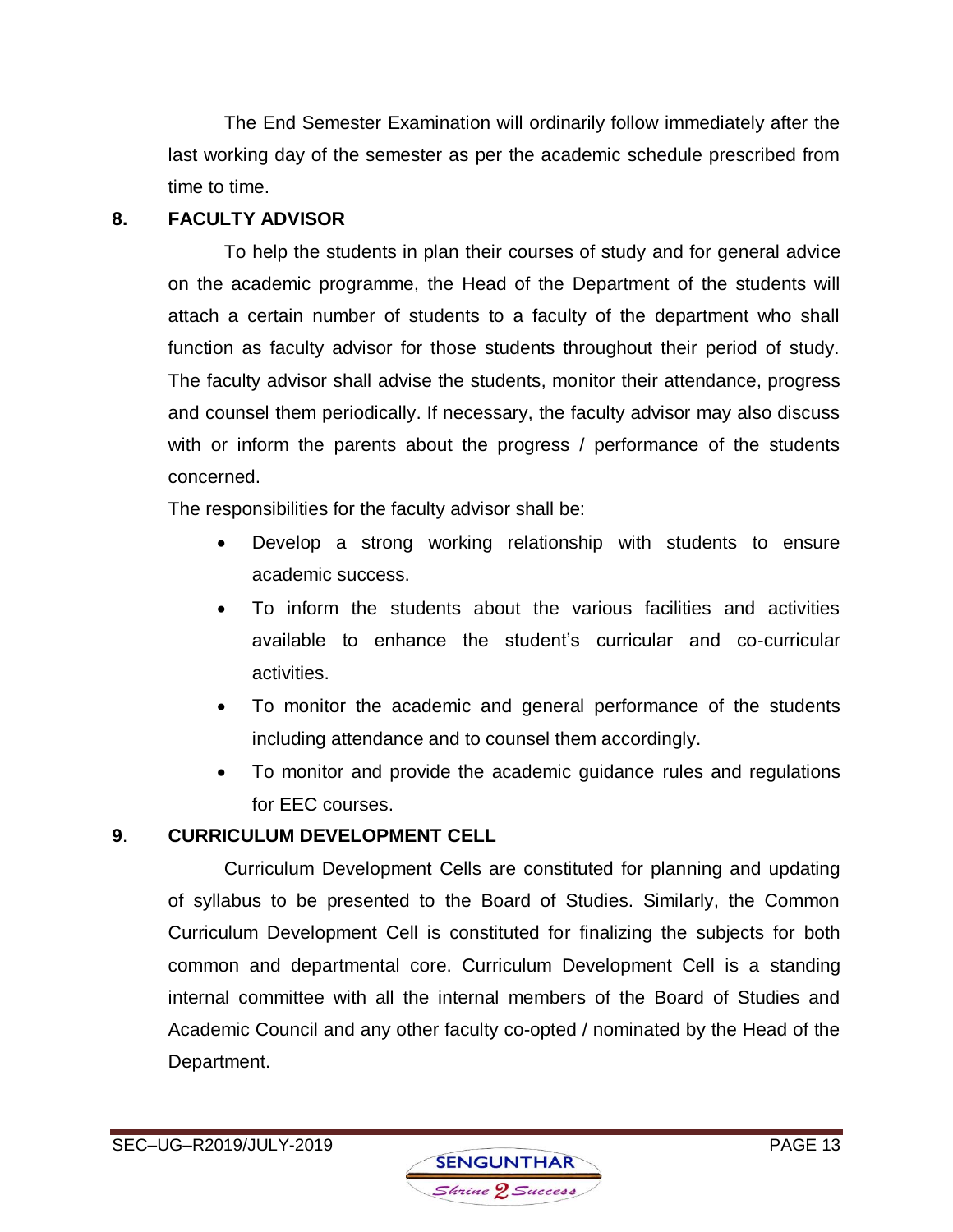#### **10. COURSE COMMITTEES**

### **10.1 COMMON COURSE COMMTTEE**

A theory course handled by more than one faculty shall have a "Common Course Committee" comprising of all faculty teaching that course and some students who have appeared in that course. There shall be two student representatives from each batch of that course. One of the faculties shall be nominated as Course Coordinator by the Principal.

The first meeting of the Common Course Committee shall be held within seven working days from the date of commencement of the semester. The nature and weightage of the continuous assessments shall be decided in the first meeting within the framework of the Regulations. Two or three subsequent meetings in a semester may be held at suitable intervals. During these meetings, the student members shall actively interact and express their opinions and suggestions of all the students to improve the effectiveness of the teachinglearning process. It is the responsibility of the student representatives to convey the proceedings of these meetings to the entire batch.

The "Common Course Committee" (without the student representatives) shall meet to ensure uniform evaluation of continuous assessments after arriving at a common scheme of evaluation for the assessments (vide clause 11).

In addition, the Common Course Committee should decide the mark distribution for Laboratory courses.

Wherever feasible, the common course committee (without the student representatives) shall prepare a common question paper for the continuous assessment tests also. The question paper for the End Semester Examination is common and shall be set by the Course Coordinator in consultation with the entire faculty.

### **10.2 CLASS COMMITTEE**

A Class Committee consists of all faculties handling courses of the concerned class, student representatives-cross section of students (academically good, average, and poor) and a chairperson who is a faculty not handling any

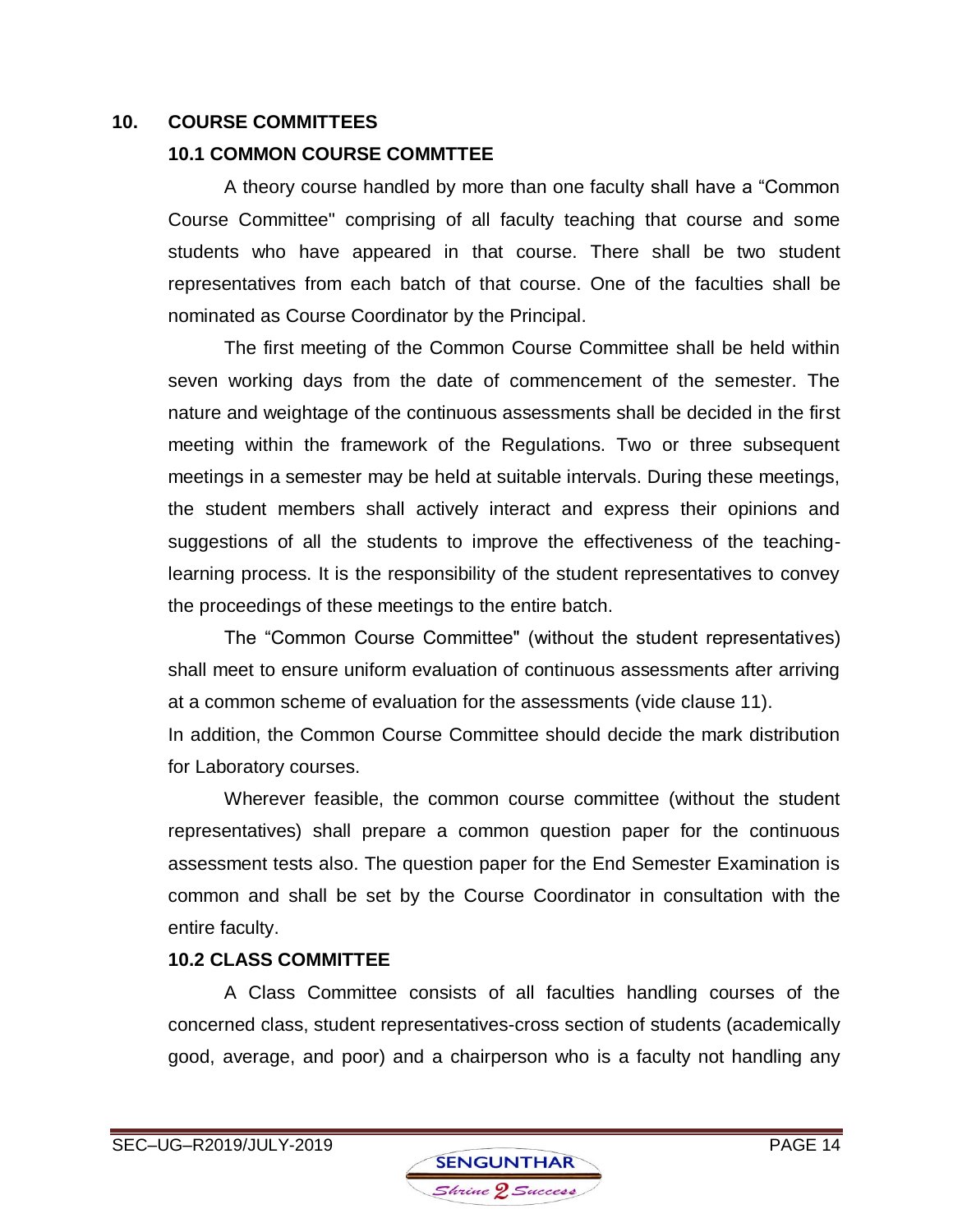course of the class. The overall goal of the Class Committee is to improve the teaching-learning process.

The functions of the Class Committee include:

- Addressing the problems experienced by students in the classroom and in the laboratories.
- Clarifying the regulations of the degree programme and the details of rules therein.
- Informing the student representatives about the academic schedule including the date of assessments (Tests & Co-curricular Components) and the syllabus coverage for each assessment.
- Analyzing the performance of the students of the class after each test and finding the ways and means of solving problems, if any
- Identifying the weak students, if any, and requesting the faculty concerned to provide some additional help or guidance or coaching to such weak students.

**10.2.1** The class committee for a class under a particular programme is normally constituted by the Head of the Department. However, if the students of different programmes are mixed in a class (like the first semester which is generally common to all programmes), the class committee is to be constituted by the Head of the Department concerned.

**10.2.2** The class committee shall be constituted in the first week of commencement of any semester.

**10.2.3** At least 6 student representatives (usually 3 boys and 3 girls) shall be included in the class committee.

**10.2.4** The chairperson of the class committee may invite the Tutor(s) and the Head of the Department to the meeting of the class committee.

**10.2.5** The Principal may participate in any class committee meeting.

**10.2.6** The chairperson is required to prepare the minutes of every meeting, submit the same to the Head of the Department within two working days after the meeting and arrange to circulate among the concerned students and

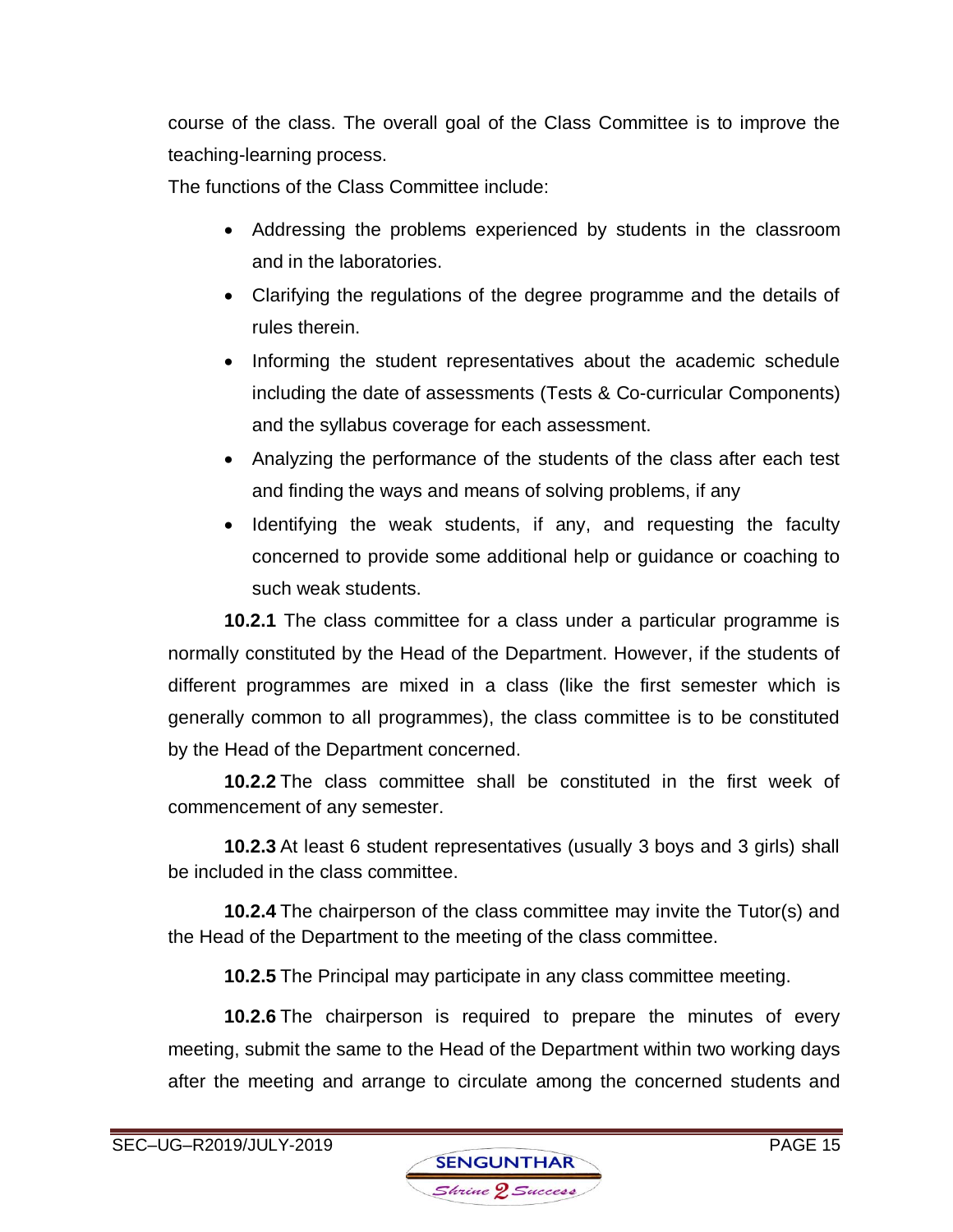faculty. If there are some points in the minutes requiring action by them management, the same shall be brought to the notice of the management by the head of the institution.

**10.2.7** The class committee shall meet at least six times in a semester

- The first meeting of the class committee shall be held within seven working days from the date of commencement of the semester.
- The nature and weightage of the continuous assessments shall be discussed in the first meeting within the framework of the Regulations.
- The class committee meeting shall be held a week before and after the Continuous Internal Assessments. During these meetings the student members shall actively interact and express their opinions and suggestions of all the students to improve the effectiveness of the teaching-learning process. It is the responsibility of the student representatives to convey the proceeding so of these meetings to the entire batch*.*

**10.2.8** During these meetings, the student members representing the entire class, shall actively interact and express the opinions and suggestions of other students of the class to improve the effectiveness of the teaching-learning process.

# **10.3 OVERALL MONITORING COMMITTEE**

**10.3.1** In addition, there shall be an overall monitoring committee for each semester of a programme which comprises of (i) The Course Coordinators/Course faculty (as applicable) (ii) The Faculty-in charge / Advisor for the particular year of the programme and (iii) Head of the Department. This overall monitoring committee shall meet periodically to discuss academic related matters, progress and status of the students of the semester concerned.

**10.3.2** The overall monitoring committee can invite the Faculty Advisors or students for any of the committee meetings if necessary.

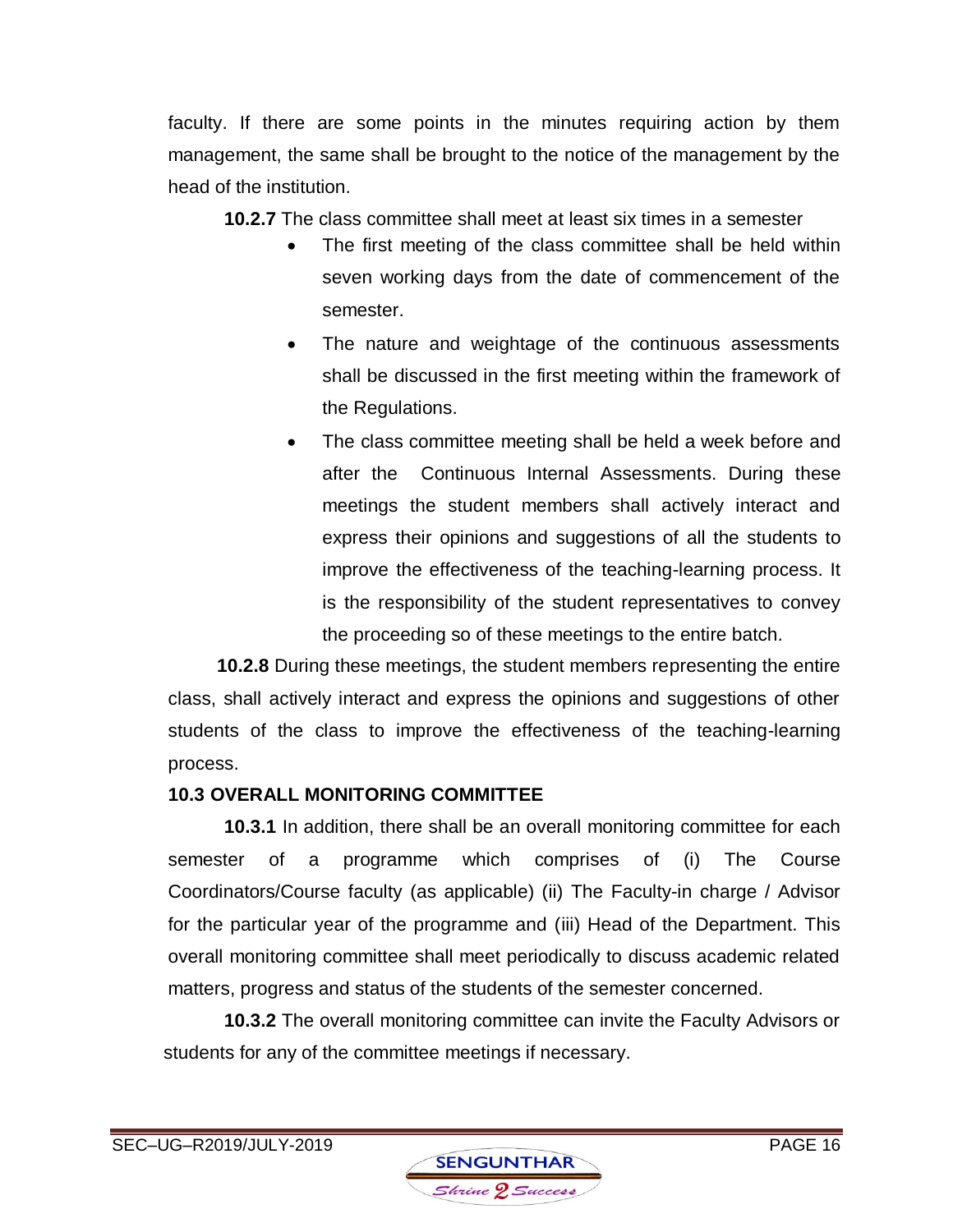#### **11. ASSESSMENT PROCEDURES FOR AWARDING MARKS**

All B.E./B.Tech Programmes consist of Theory Courses, Lab Embedded Theory Courses, Laboratory Courses, Employability Enhancement Courses and Mandatory Courses. End Semester Examinations as specified in the curriculum are mandatory for all courses including Theory Courses, Lab Embedded Theory Courses, Laboratory Courses and Project Work Phase I and II. Performance in each course of study shall be evaluated based on

- (i) Continuous Internal Assessments throughout the semester and
- (ii) End Semester Examination at the end of the semester.

For theory courses out of 100 marks, the maximum marks for continuous internal assessment is fixed as 40 marks and the End Semester Examination carries 60 marks. For laboratory courses out of 100 marks, the maximum marks for Continuous Internal Assessment is fixed as 40 marks and the End Semester Examination carries 60 marks. For project work Continuous Internal Assessment carries 40 marks and End Semester Examination carries 60 marks (Project work, Project report evaluation and Viva voce). All other courses under the Employability Enhancement and Mandatory courses have been assessed in Continuous Internal Assessment only. Each course shall be evaluated for a maximum of 100 marks as shown below:

| <b>S. No.</b> | <b>Category of course</b>                                              | <b>Continuous</b><br><b>Internal</b><br><b>Assessments</b> | <b>End-Semester</b><br><b>Examinations</b> |
|---------------|------------------------------------------------------------------------|------------------------------------------------------------|--------------------------------------------|
| 1.            | <b>Theory Courses</b>                                                  | 40 Marks                                                   | 60 Marks                                   |
| 2.            | <b>Laboratory Courses</b>                                              | 40 Marks                                                   | 60 Marks                                   |
| 3.            | <b>Lab Embedded Theory Courses</b>                                     | 40 Marks                                                   | 60 Marks                                   |
| 3.            | <b>Employment Enhancement Courses</b><br>Project Phase - II            | 40 Marks                                                   | 60 Marks                                   |
| 4.            | <b>Employment Enhancement Courses</b><br>Other than Project Phase - II | 100 Marks                                                  |                                            |
| 5.            | <b>Mandatory Courses</b>                                               | 100 Marks                                                  |                                            |

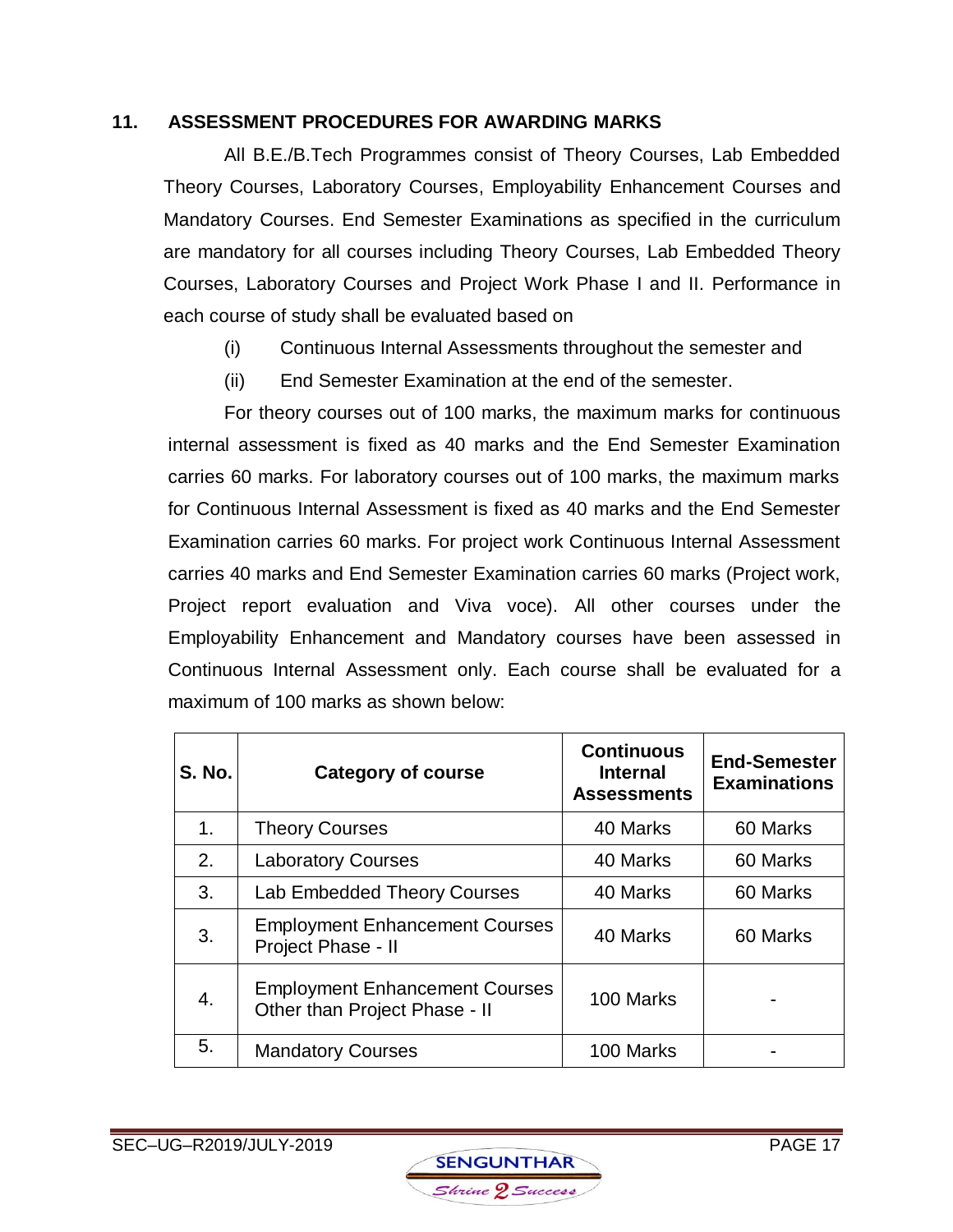Every faculty is required to maintain an 'ATTENDANCE AND ASSESSMENT RECORD' for every semester, which consists of attendance marked in each theory / Laboratory / Lab Embedded Theory / EEC / MC class the assessment marks and the record of class work (topics covered), separately for each course handled by the faculty. This should be submitted to the Head of the Department periodically (at least three times in a semester) for checking the syllabus coverage and the records of assessment marks and attendance.

The Head of the Department will fix his / her signature with a date after due verification. At the end of the semester, the record should be verified by the Head of the Department who shall keep this document in safe custody (for five years).The records of attendance and assessment of both current and previous semesters should be available for inspection.

#### **11.1 ASSESSMENT FOR THEORY COURSES**

For theory courses specified in curriculum out of 100 marks, the maximum marks for Continuous Internal Assessment (CIA) is fixed as 40 marks and the End Semester Examination (ESE) carries 60 marks.

The End Semester Examinations for theory and laboratory courses will be of 3 hours duration (Forenoon: 10.00 a.m. – 1.00 p.m., Afternoon: 2.00 p.m. – 5.00 p.m.) and shall normally be conducted between October and December during the odd semesters and between April and June during the even semesters.

The End Semester Examination is mandatory requirement for passing the course and every student should appear for the examination for theory, laboratory courses and project work.

Internal Assessment tests are conducted by the Internal Exam Cell of the college. Continuous Internal Assessment comprises three tests and their weightages are given below.

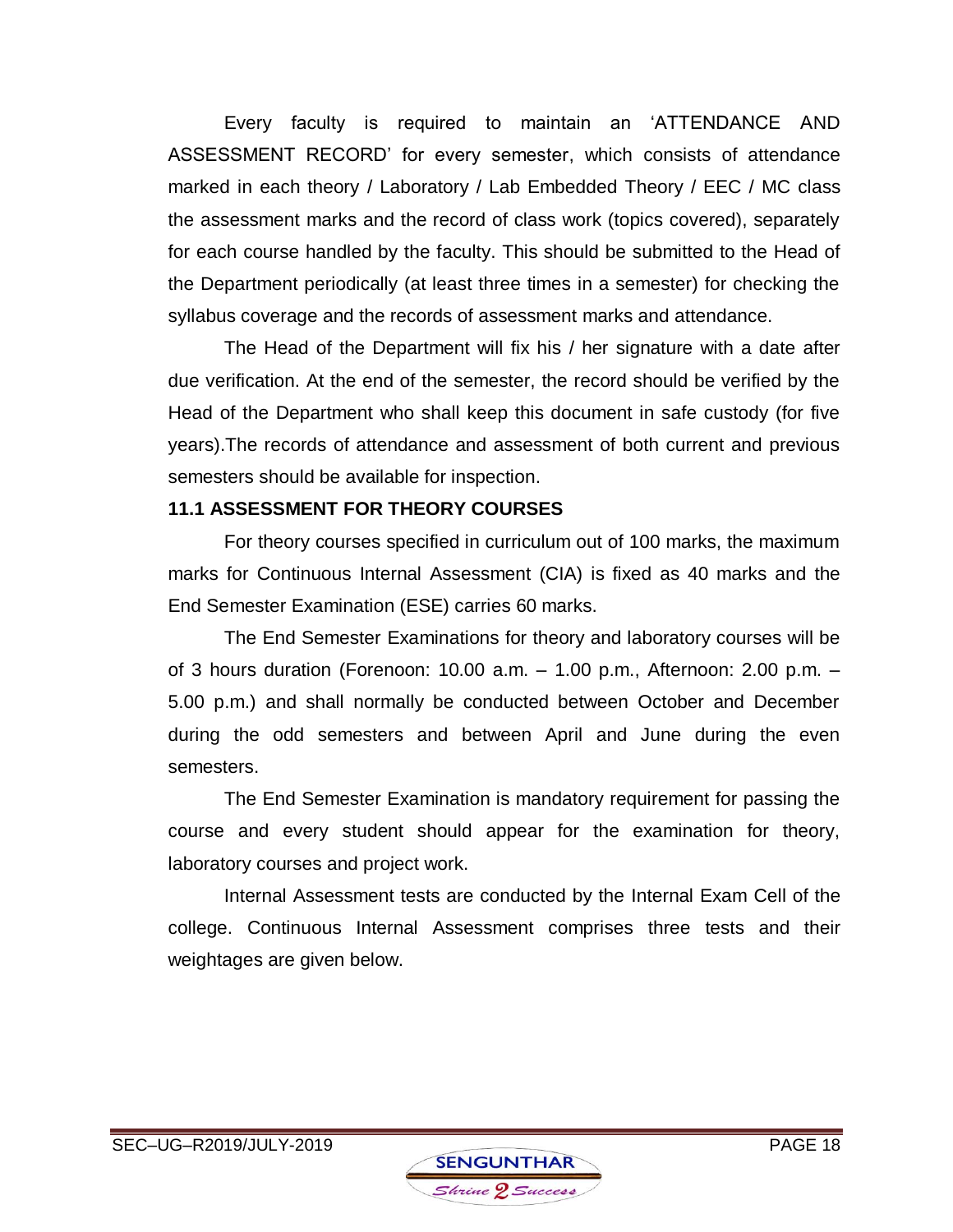| <b>Continuous Internal</b><br><b>Assessments (CIA)</b> | <b>Portion</b><br>of the<br><b>Syllabus</b> | <b>Duration</b><br>Οf<br><b>CIA</b> | Max. Exam<br><b>Marks</b> | <b>CIA</b><br><b>Mark</b><br><b>Allocation</b> |
|--------------------------------------------------------|---------------------------------------------|-------------------------------------|---------------------------|------------------------------------------------|
| Co-curricular Component*                               |                                             |                                     |                           | 10                                             |
| Internal Assessment 1                                  | $1\frac{1}{2}$ units                        | $1\frac{1}{2}$ hours                | 50 marks                  | 10                                             |
| Internal Assessment 2                                  | $1\frac{1}{2}$ units                        | $1\frac{1}{2}$ hours                | 50 marks                  | 10                                             |
| Internal Assessment 3                                  | 2 units                                     | 3 hours                             | 50 marks                  | 10                                             |
|                                                        | Total                                       |                                     |                           | 40                                             |

#### **\*Co-curricular Component:**

 The marks will be awarded based supporting documents to be evaluated by Department Consultative Committee.

#### **List of Co-Curricular Components:**

- 1. Online Learning (NPTEL / Tube study) of the subjects offered in the semester concerned
- 2. Quiz
- 3. Webinar
- 4. Demonstration through simple / micro projects of the subjects offered in the semester concerned
- 5. Industrial Component
- 6. Assignment / Report

Students who are physically present in a class only should be marked present, students aren't present in the class for whatsoever reason should not be marked present.

In case a student has not appeared for the assessment due to medical reasons (hospitalization / accident / specific illness) or due to participation in the College / University / State / National / International level Sports events with prior permission from the Head of the Department / Principal, a reassessment may be given at the end of the semester after getting approval from the Head of the Department through the faculty advisor concerned.

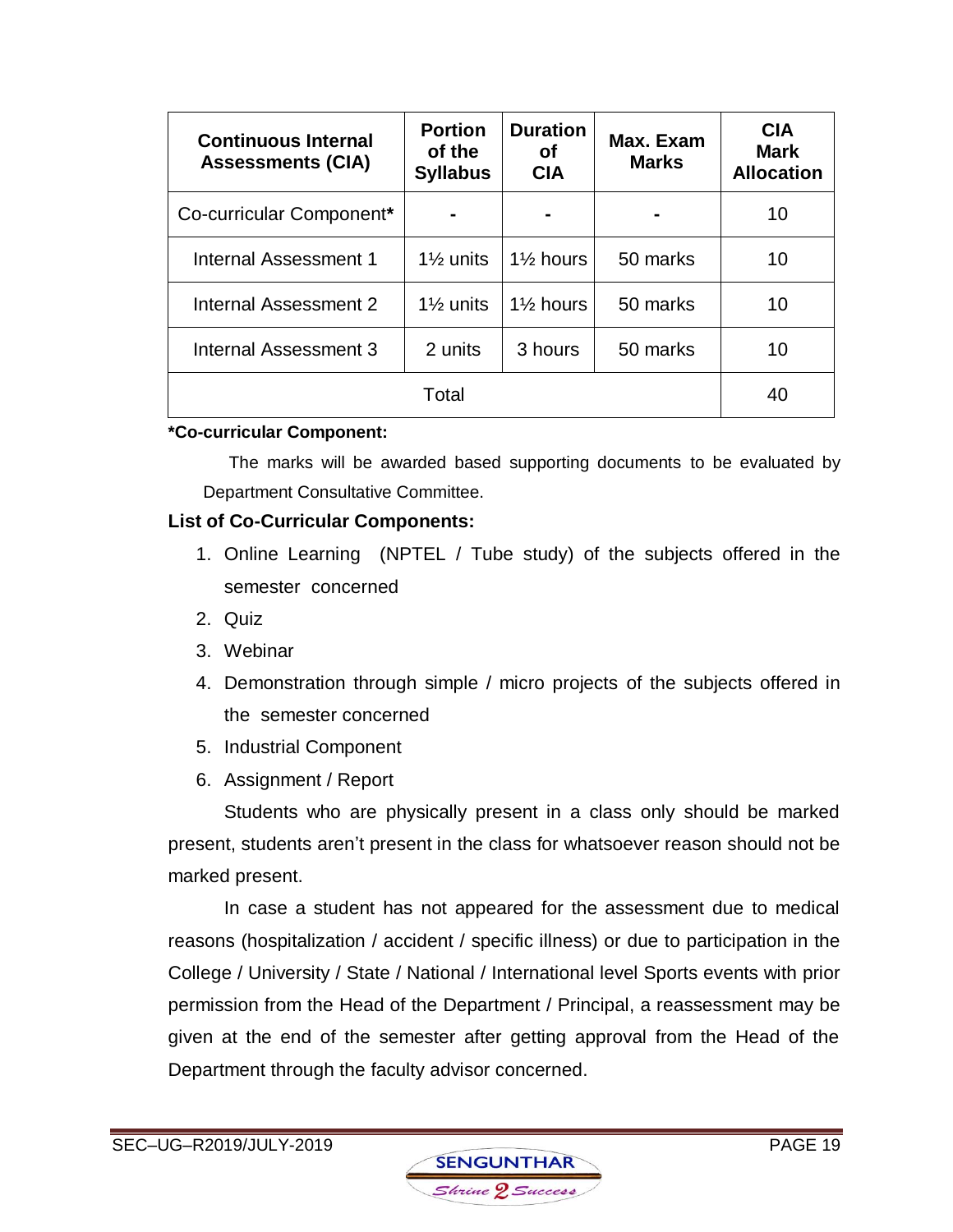### **11.2 ASSESSMENT FOR LABORATORY COURSES**

In Laboratory Course, out of 100 marks, the maximum marks for Continuous Internal Assessment (CIA) is fixed as 40 marks and the End Semester Examination (ESE) carries 60 marks. Every laboratory exercise / experiment shall be evaluated based on the student performance during the laboratory class and the student's laboratory records are maintained. There shall be at least one assessment test. The criteria for arriving at the observation mark (20 marks) shall be decided in the respective course committee meeting. Mark of each laboratory class should be rounded to the nearest higher integer for assessment of internal marks. The End Semester Practical Examination for laboratory courses will be of 3 hours duration and shall normally be conducted between October and December during the odd semesters and between April and June during the even semesters.

The student who haven't score minimum passing marks prescribed (vide clause 12) in the laboratory course shall reappear for the same in the subsequent end semester exams.

| Category                | <b>CIA Marks</b> |
|-------------------------|------------------|
| <b>Observation Mark</b> | 20               |
| <b>Record Mark</b>      | 10               |
| Model Exam              | 10               |
| <b>Total Marks</b>      |                  |

### **11.3 ASSESSMENT FOR LAB EMBEDDED THEORY COURSES**

The assessment of the embedded theory shall be as that of theory (vide clause 11.1) and the assessment of the embedded lab shall be as that of the lab (vide clause 11.2) and the cumulative mark will be calculated based on the theory and laboratory components giving 60 percentage weightage for theory and 40 percentage weightage for laboratory. The End Semester Examinations for the theory and laboratory components will be of three hours duration each.

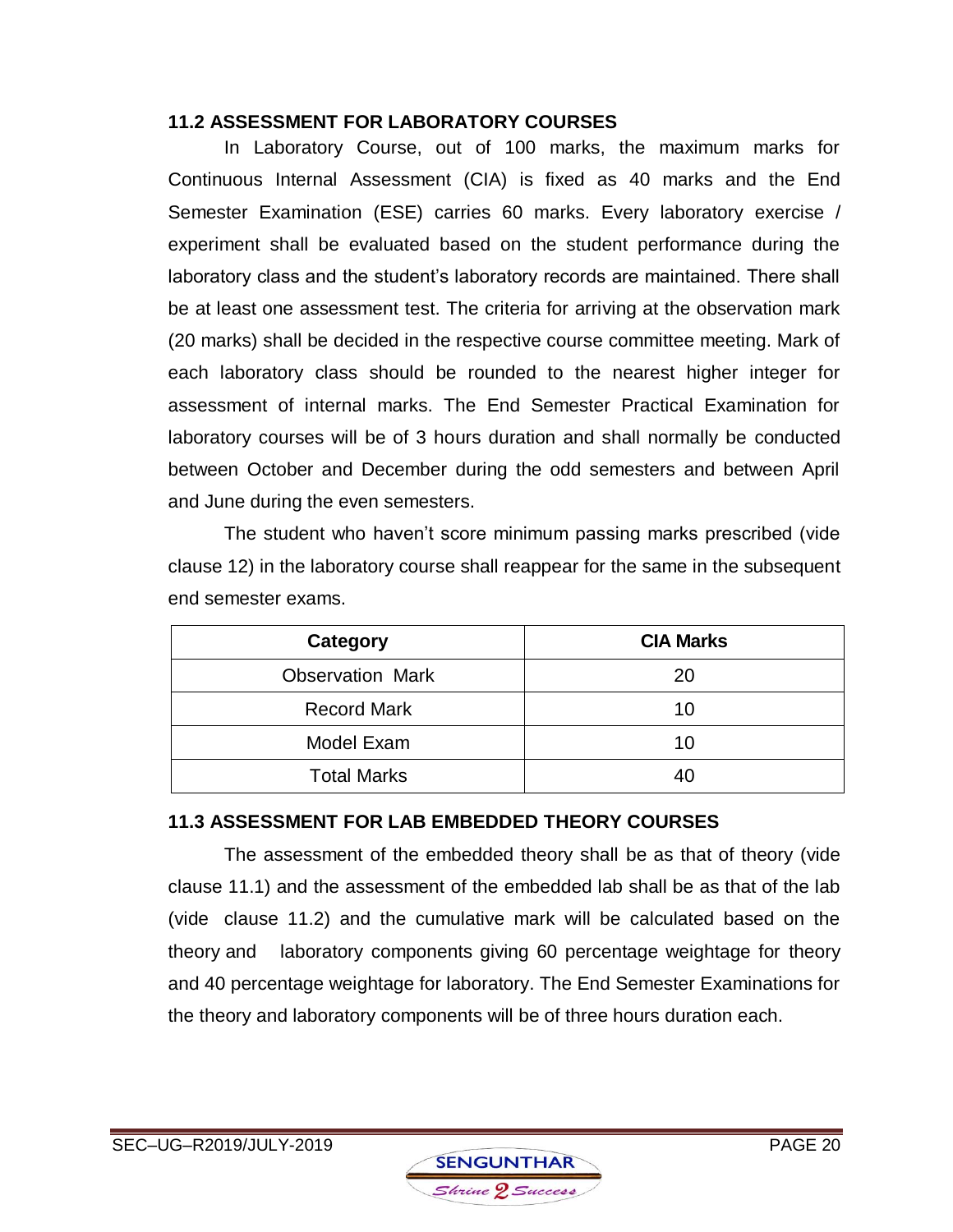### **11.4 ASSESSMENT FOR NON-CREDITED COURSES**

The Non-Credited courses shall carry 100 marks and shall be evaluated only through Continuous Internal Assessments. The evaluation procedure and criteria for allocation of credit may be decided by the Course Co-ordinator with the approval of the Head of the Department.

#### **11.5 ASSESSMENT FOR PROJECT WORK**:

### **11.5.1 For Mini Project and Project Work (Phase - I)**

The Assessment for Mini Project and Project Work (Phase - I) shall carry 100 marks and shall be evaluated only through Continuous Internal Assessments. The evaluation procedure and criteria for allocation of credit may be decided by the certifying authority / Course coordinator with the approval of the Head of the Department.

| <b>Mini Project</b>         | <b>CIA Mark</b> | <b>ESE Mark</b> |
|-----------------------------|-----------------|-----------------|
| Model / Coding Development* | 20              |                 |
| <b>Review</b>               | 10              |                 |
| Report                      | 10              |                 |
| Viva - Voce                 | 40              | 60              |
| Total                       | 100             |                 |

|                                         | <b>CIA Mark</b>                   |          |                                    | <b>ESE Mark</b> |
|-----------------------------------------|-----------------------------------|----------|------------------------------------|-----------------|
| <b>Project Work</b><br>$(Phase - I)$    | <b>Review</b><br><b>Committee</b> | Guide    | <b>Project</b><br>Co-<br>ordinator | Viva - Voce     |
| Review $-1$ (6 Marks)                   | 3                                 | 3        |                                    |                 |
| Review $-$ II (6 Marks)                 | 3                                 | 3        |                                    |                 |
| Review - III (8 Marks)                  | 4                                 | 4        |                                    | 60 Marks        |
| <b>Report Evaluation</b><br>(20 Marks ) |                                   | 12       | 8                                  |                 |
| Total                                   |                                   | 40 Marks |                                    |                 |
|                                         |                                   |          | 100 Marks                          |                 |

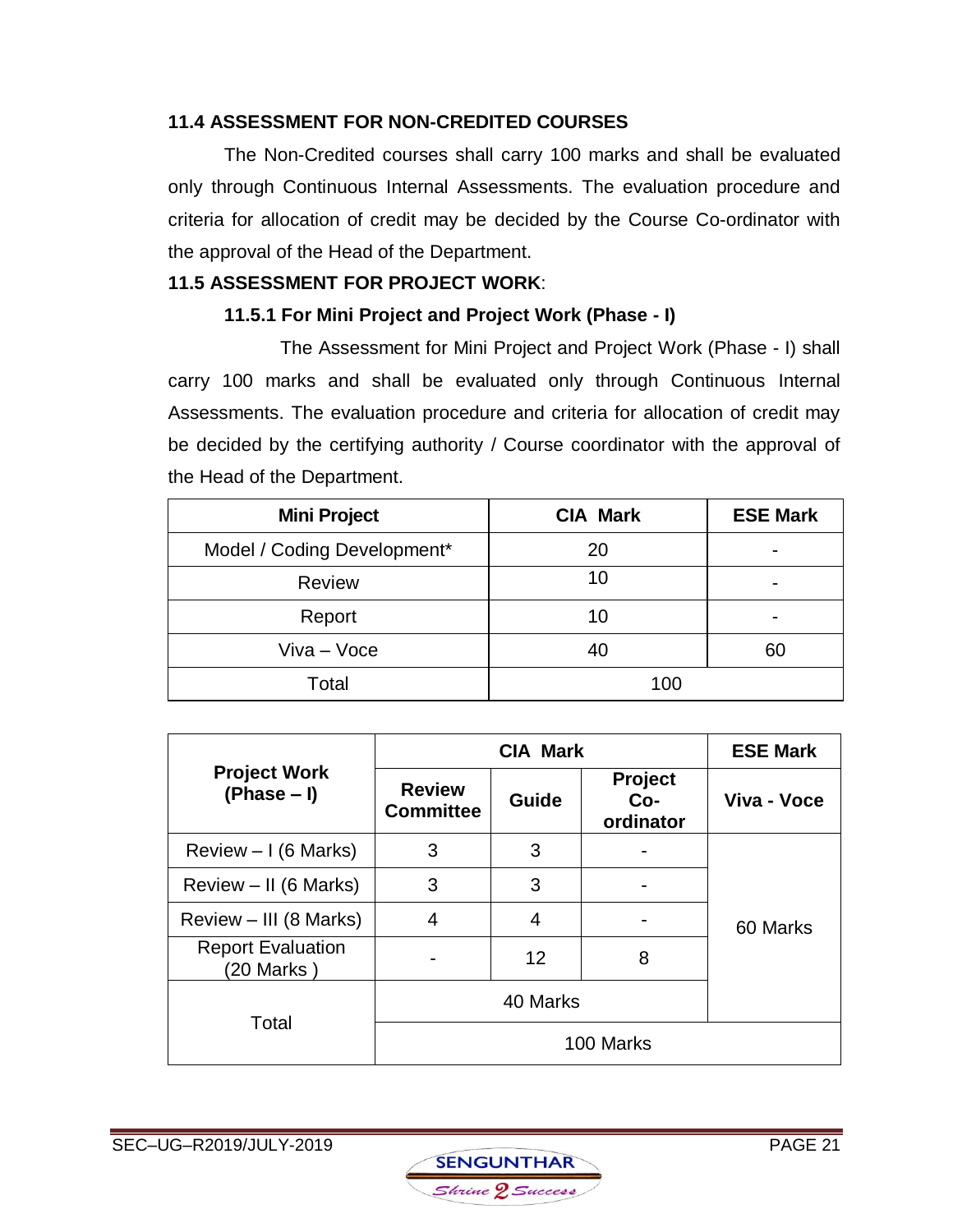#### **11.5.2 For Project Work (Phase - II)**

For project work (Phase - II) in the total of 100 marks, the maximum marks for Continuous Internal Assessment carries 40 marks and the End Semester Examination (project report evaluation and viva-voce examination) carries 60 marks. Project work may be assigned to a single student or to a group of students not exceeding 4 per group.

The student(s) is expected to submit the project report on or before the last working day of the semester. The End Semester Examination for project work shall consist of evaluation of the final project report submitted by the student or students of the project group by an external examiner followed by a viva – voce examination conducted separately for each student by a committee consisting of the external examiner and an internal examiner. The continuous internal assessment marks for Project Work (Phase - II) will be distributed as indicated below.

| <b>Project Work</b><br>(Phase - II)                               | <b>Review</b><br><b>Committee</b> | <b>Guide</b> | Project<br><b>Co-ordinator</b> | <b>ESE Mark</b><br>(Viva Voce) |
|-------------------------------------------------------------------|-----------------------------------|--------------|--------------------------------|--------------------------------|
| Review - (8 Marks)                                                | 4                                 | 4            |                                |                                |
| Review -II (8 Marks)                                              | 4                                 | 4            |                                |                                |
| Review -III (8 Marks)                                             | 4                                 | 4            |                                |                                |
| <b>Report Evaluation</b><br>(12marks)                             |                                   | 5            | 7                              | 60 Marks                       |
| Publication /<br>Participation in Project<br>contest<br>(4 Marks) |                                   | 4            |                                |                                |
|                                                                   |                                   | 40 Marks     |                                |                                |
| Total                                                             |                                   |              | 100 Marks                      |                                |

#### **Project Work (Phase - II)**

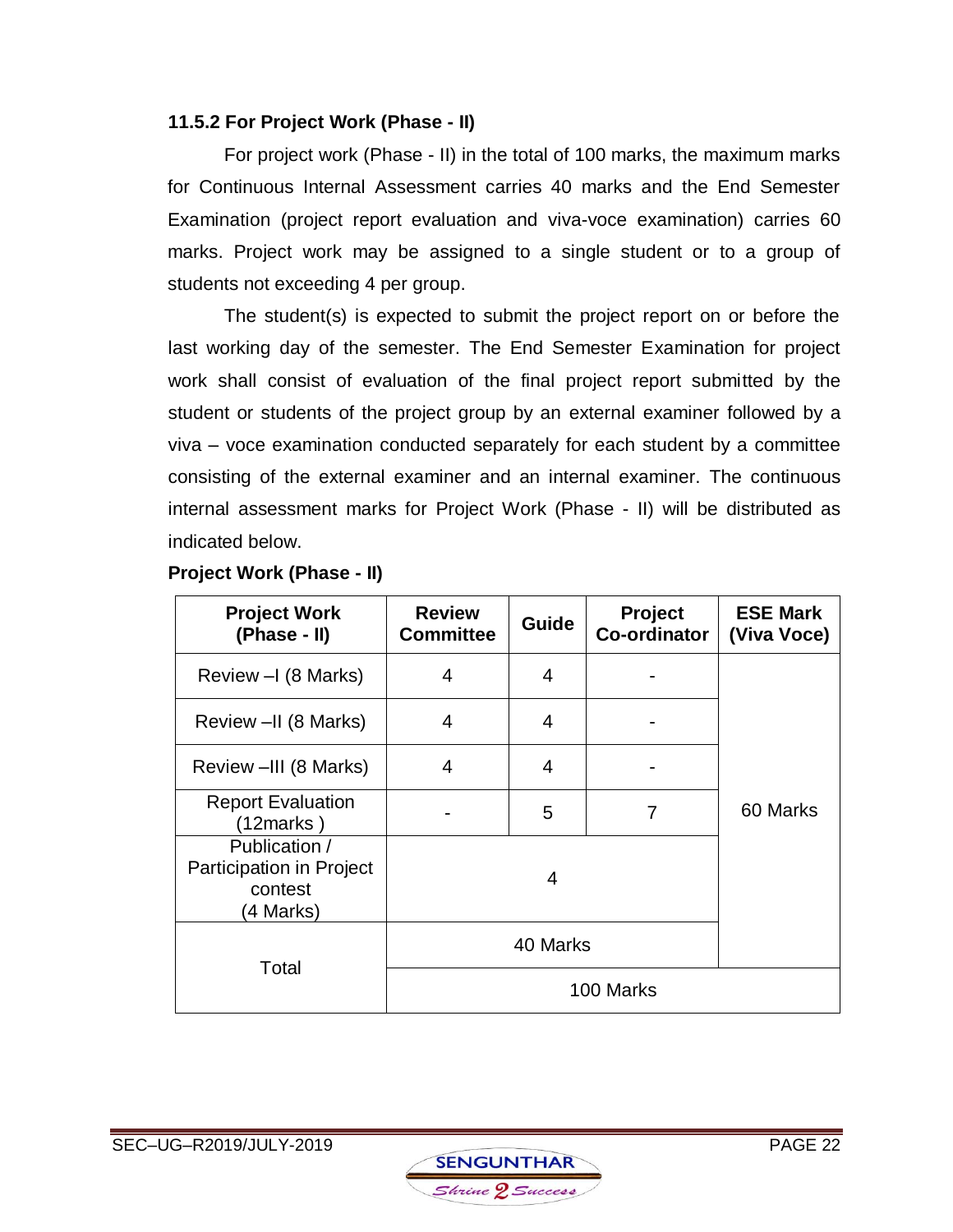The Mark distribution for End Semester (Viva-voce) Examination is decided by the respective internal and external examiners.

If the project report is not submitted on or before the specified deadline, an extension of the time up to a maximum limit of 10 days may be given for the submission of project work by paying additional fee to conduct separate viva voce examination with due approval obtained from the Head of the Department. If the project report is not submitted even beyond the extended time, then the student(s) is deemed to have the grade "RA" (Reappearance) in the Project Work and that student(s) with grade "RA" shall reappear for the same in the subsequent semester.

#### **11.6 ASSESSMENT FOR ONLINE COURSES**

Students may be permitted to earn credit from online courses (which are to be provided with a certificate) with the approval of the Department Consultative Committee and Head of the Institution subject to a maximum of three credits per course. The Department Consultative Committee will take a decision on the evaluation methodology for the online course. The Committee can decide on how to evaluate the online courses and the same may be conveyed to the Head of the institution at the beginning of the semester when the course is offered. The Head of the Department will be responsible for the evaluation process. A committee consisting of the Head of the Department, coordinator and a senior Faculty member nominated by the Head of the Department shall assess the students based on their performance in the end semester examination conducted by the college in that course when assessment is not done by the certificate provider.

#### **11.7 ASSESSMENT FOR OTHER EMPLOYABILITY ENHANCEMENT COURSES**

11.7.1 The Seminar / Case Study is to be considered as purely internal (with100% Continuous Internal Assessment marks only). Every student is expected to present a minimum of 2 seminars per semester before the evaluation committee / Department consultative committee and for each seminar, marks can be equally distributed. The three-member committee appointed by the Head of the Institution will evaluate the seminar and at the end of the semester the marks

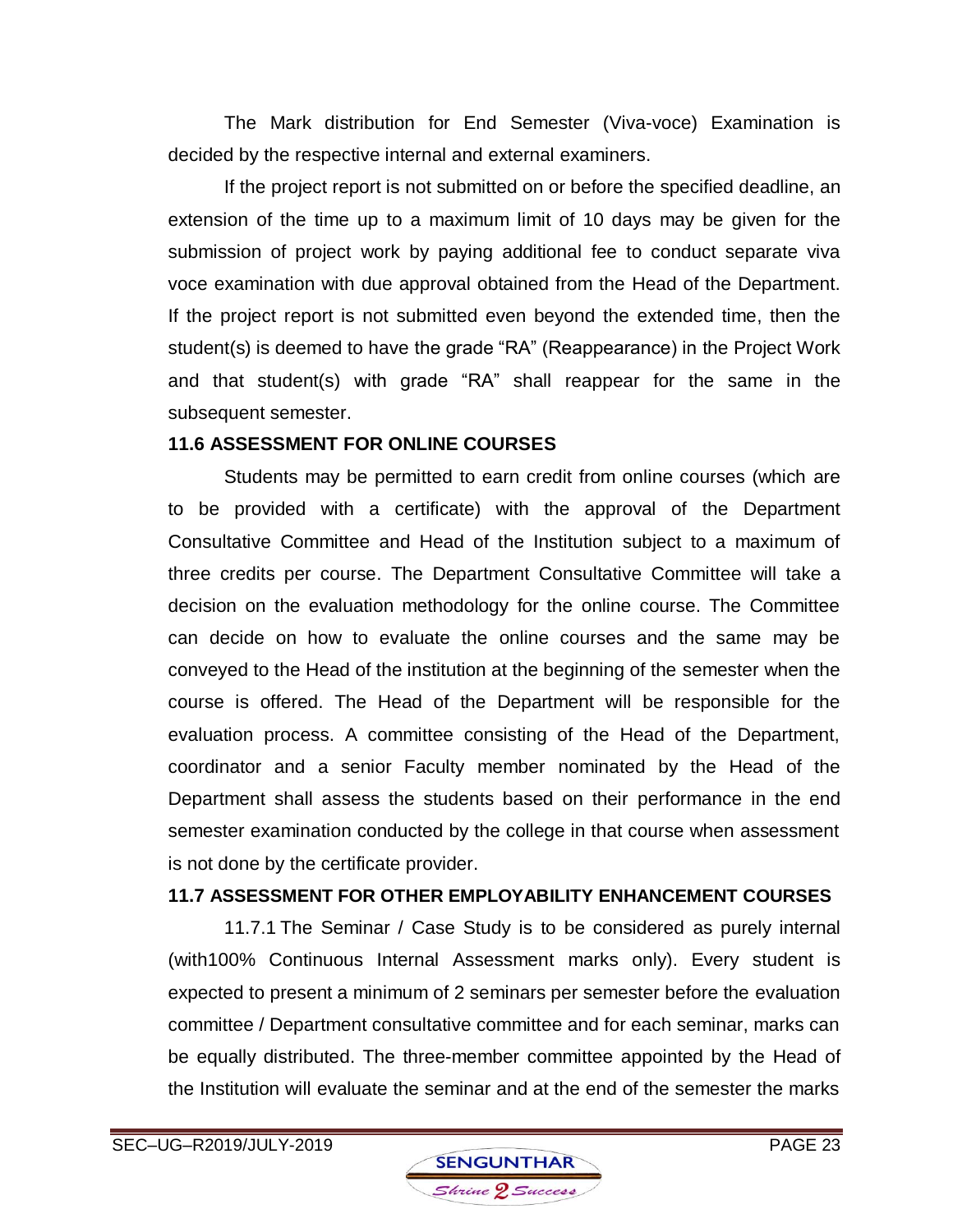can be consolidated and taken as the final mark. The evaluation shall be based on the content of the seminar paper (40%), presentation (40%) and response to the questions asked during the presentation (20%).

11.7.2 The Industrial / Practical Training shall carry 100 marks. At the end of Industrial / Practical Training / Internship / Summer Project, the student shall submit a report on the training undergone and a certificate from the organization. The evaluation will be made based on this report and a Viva-Voce Examination, conducted internally by a three-member Department Committee constituted by the Head of the Department. Certificates (issued by the Organization) submitted by the student shall be attached to the mark list and sent to the Controller of Examinations duly attested by the Head of the institution through the Head of the Department.

### **11.8 ASSESSMENT FOR MANDATORY COURSES**

Mandatory Courses are non-credit based courses that are required to be completed to fulfill the degree requirements. The Faculty coordinator appointed by the Head of the Department shall be responsible for periodic monitoring and evaluation of the course. The course shall be evaluated through Continuous Internal Assessments (as decided by the Departmental Consultative Committee).

### **11.9 ASSESSMENT FOR VALUE ADDED COURSES**

The one credit course shall carry 100 marks and shall be evaluated only through Continuous Internal Assessments. The evaluation procedure and criteria for allocation of credit may be decided by the certifying authority / Course coordinator with the approval of the Head of the Department. The Head of the Department may identify a faculty member as a coordinator for the course. A committee consists of the Head of the Department, faculty handling the course and course coordinator. The grades shall be assigned to the students by the above committee based on their relative performance. In addition to the one credit course offered by the department, the following common courses are also considered.

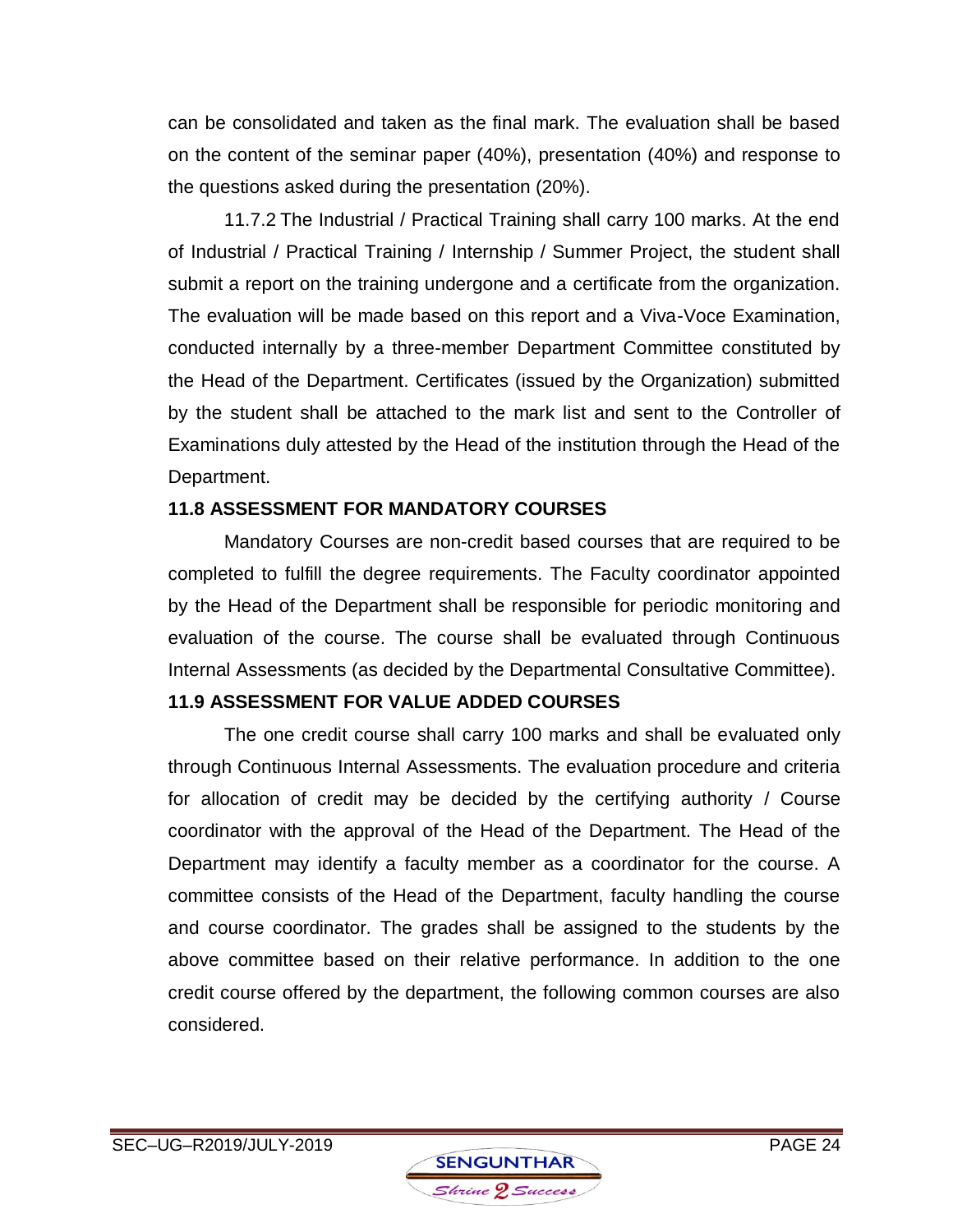# **a. English Proficiency Certification**

| 1. | Pre – requisites / Eligibility<br>conditions |                                                                                                          |
|----|----------------------------------------------|----------------------------------------------------------------------------------------------------------|
| 2. | Detail of course content / Syllabus          | As prescribed by the certifying                                                                          |
| 3. | Duration of the course                       | authority                                                                                                |
| 4. | <b>Assessment Procedure</b>                  |                                                                                                          |
| 5. | Criteria for allocation of credit            | A certificate for attending<br><b>BEC</b><br>Course / Minimum score in TOFEL<br><b>IBT / GRE / IELTS</b> |
| 6. | In case of Grade RA<br>Reappearance)         | Repeat the course                                                                                        |

#### **b. Soft Skills**

| 1. | Pre – requisites / Eligibility<br>conditions |                                                                                               |
|----|----------------------------------------------|-----------------------------------------------------------------------------------------------|
| 2. | Detail of course content / Syllabus          | As prescribed by Placement cell                                                               |
| 3. | Duration of the course                       |                                                                                               |
| 4. | <b>Assessment Procedure</b>                  | As per the procedure described by<br>the Head of the Dept.                                    |
| 5. | Criteria for allocation of credit            | Successful completion of soft skill<br>Training Certificate with minimum 20<br>contact hours. |
| 6. | In case of Grade RA<br>Reappearance)         |                                                                                               |

# **c. Foreign/ Vernacular Languages**

| 1. | $Pre - requires / Ellgibility$<br>conditions |                                                             |
|----|----------------------------------------------|-------------------------------------------------------------|
| 2. | Detail of course content / Syllabus          | prescribed by the<br>As<br>course                           |
| 3. | Duration of the course                       | conducting Universities / Schools                           |
| 4. | <b>Assessment Procedure</b>                  |                                                             |
| 5. | Criteria for allocation of credit            | Pass certificate issued<br>the<br>bv<br>competing authority |
| 6  | In case of Grade RA<br>(Reappearance)        | Repeat the course                                           |

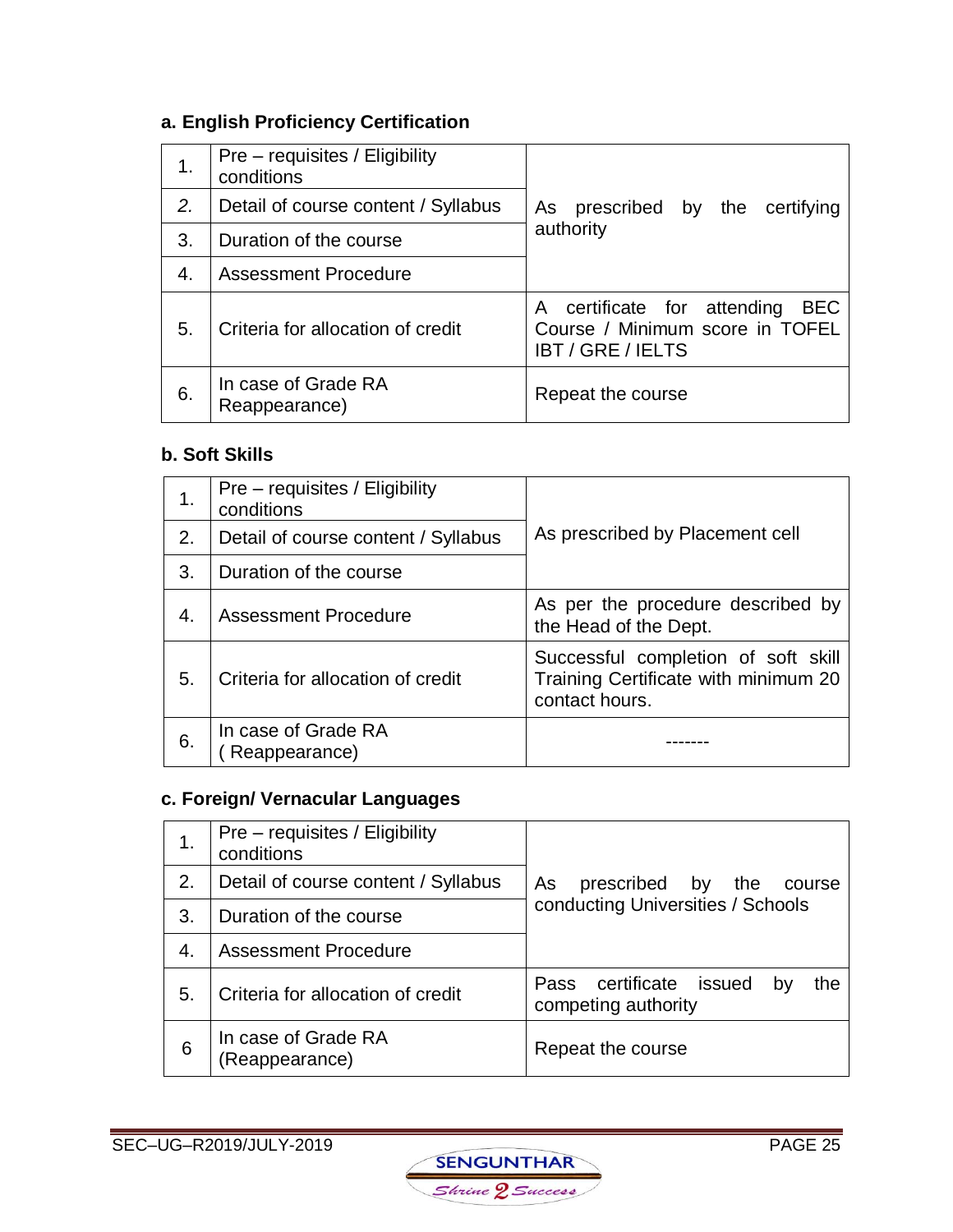# **d. Aptitude Proficiency Certification**

| 1. | Pre – requisites / Eligibility<br>conditions | As<br>prescribed<br>by<br>the<br>course                            |  |
|----|----------------------------------------------|--------------------------------------------------------------------|--|
| 2. | Detail of course content / Syllabus          | coordinator                                                        |  |
| 3. | Duration of the course                       | 40 periods with minimum 70% of<br>attendance                       |  |
| 4. | <b>Assessment Procedure</b>                  | prescribed<br>by<br>As<br>the<br>course<br>coordinator             |  |
| 5. | Criteria for allocation of credit            | Pass in End Examination / Minimum<br>score in GMAT/ CAT/ NAC / MAT |  |
| 6. | In case of Grade RA<br>(Reappearance)        | Repeat the course                                                  |  |

# **e. Globally Accepted Certification Course**

| 1. | Pre – requisites / Eligibility<br>conditions | Prior permission from the HOD is a<br>must                                                                                                                                                                                                                                                                                              |  |
|----|----------------------------------------------|-----------------------------------------------------------------------------------------------------------------------------------------------------------------------------------------------------------------------------------------------------------------------------------------------------------------------------------------|--|
| 2. | Detail of course content / Syllabus          |                                                                                                                                                                                                                                                                                                                                         |  |
| 3. | Duration of the course                       | As prescribed by the certifying                                                                                                                                                                                                                                                                                                         |  |
| 4. | <b>Assessment Procedure</b>                  | authority                                                                                                                                                                                                                                                                                                                               |  |
| 5. | Criteria for allocation of credit            | Proof for the successful completion<br>of the course provided by the<br>globally accepted certifying<br>agencies like HPATA / Microsoft /<br>National Instruments (Lab View)/<br>Oracle / IBM / CISCO Networking<br>Academy / ADOBE / REDHAT / Sun<br>Micro systems / JAVA / Software<br>related to Mechanical and Civil<br>Engineering |  |
| 6. | In case of Grade RA<br>(Reappearance)        |                                                                                                                                                                                                                                                                                                                                         |  |

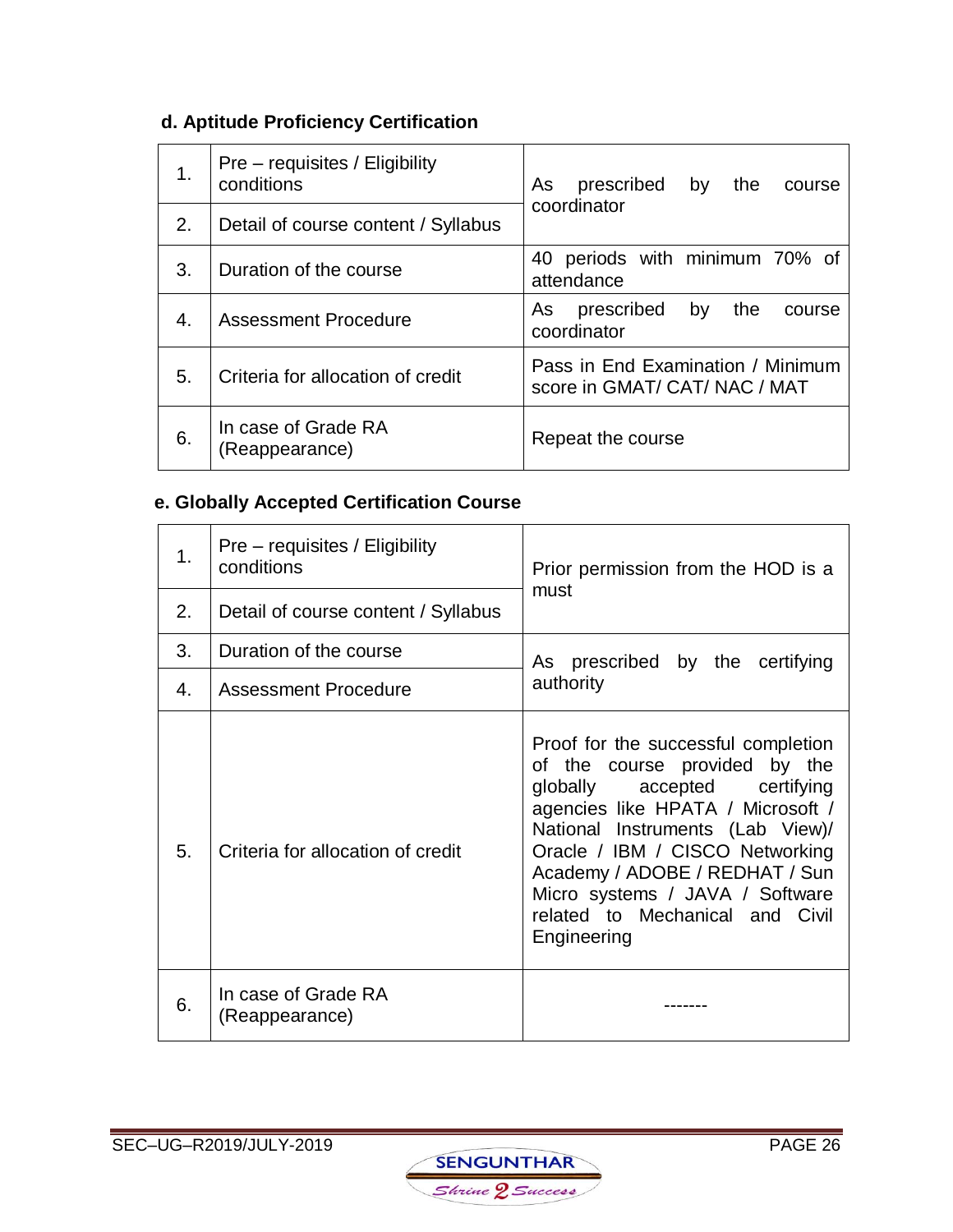### **f. One/Two Credit Course**

| 1. | Pre – requisites / Eligibility<br>conditions | Student has to fulfill the necessary<br>Pre-requisites of the course being                          |  |
|----|----------------------------------------------|-----------------------------------------------------------------------------------------------------|--|
| 2. | Detail of course content / Syllabus          | offered by the department                                                                           |  |
| 3. | Duration of the course                       | prescribed by the course<br>As                                                                      |  |
| 4. | <b>Assessment Procedure</b>                  | coordinator on approval with HOD<br>of the respective department                                    |  |
| 5. | Criteria for allocation of credit            | Certificate issued by the HOD for<br>the successful completion of the<br>course with 80% attendance |  |
| 6. | In case of Grade RA<br>(Reappearance)        |                                                                                                     |  |

### **12. PASSING REQUIREMENTS**

**12.1** The passing requirement for a student in a course that the student should have obtained 50% marks in the End Semester Examinations and should also fulfill 50% of the total combining both the Continuous Internal Assessment and End Semester Examination.

**12.2** For non-credit courses there is no minimum mark for pass.

**12.3** If a student reappears for an Open Elective, the student may be permitted to register for the same course as arrear or opt for new registration to any other Open Elective course respectively in the subsequent semesters. Registering for a new course will require fulfillment of attendance (vide clause 7).

**12.4** The passing requirement for the courses which are assessed only through continuous assessment (EEC courses except Mini Project, Project Work (Phase – I), Project Work (Phase – II), shall be determined based on the marks obtained in Continuous Internal Assessments.

#### **12.5 REVALUATION**

A candidate can apply for photocopy of his / her semester examination answer paper in a theory course, within seven days from the declaration of results, on payment of a prescribed fee through proper application to the Controller of Examinations through the Head of the institution. The answer script is to be valued and justified by a faculty member, who handled the subject and

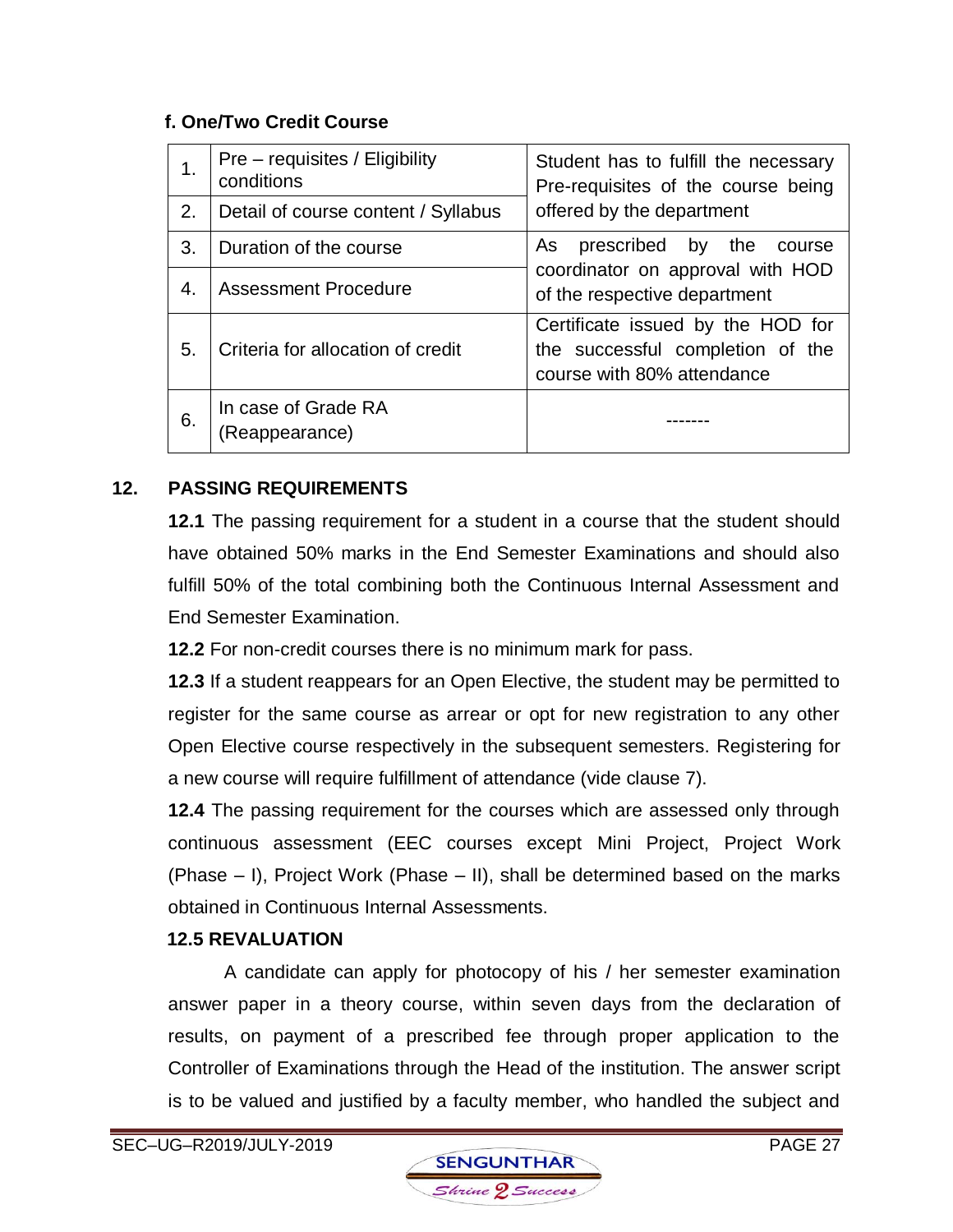recommend for reevaluation with the breakup of marks for each question. Based on the recommendation, the candidate can register for the revaluation through proper application to the Controller of Examinations. The Controller of Examinations will arrange for the revaluation and the results will be intimated to the candidate concerned through the Head of the institution. Revaluation is not permitted for practical courses and for project work. A candidate can apply for revaluation of answer scripts for not exceeding 5 subjects at a time.

### **13. AWARD OF LETTER GRADES**

**13.1** For awarding the grades Affiliating University guidelines is followed, It will be changed from time to time based on the guidelines of above affiliating authorities.

|           | <b>Letter Grade</b> | <b>Grade Points</b> | <b>Marks Range</b> |
|-----------|---------------------|---------------------|--------------------|
| O         | Outstanding         | 10                  | $91 - 100$         |
| $A+$      | <b>Excellent</b>    | 9                   | $81 - 90$          |
| A         | <b>Very Good</b>    | 8                   | $71 - 80$          |
| B+        | Good                | 7                   | $61 - 70$          |
| B         | Average             | 6                   | $50 - 60$          |
| <b>RA</b> | Reappearance        | 0                   | $50$               |
| AB        | Absent              | 0                   |                    |
| W         | Withdrawal          | 0                   |                    |

**13.2** The performance of a student will be reported using letter grades, each carrying certain points as detailed below:

A student is deemed to have passed and acquired the corresponding credits in a particular course of he / she obtains any one of the following grades: "O", "A+", "A", "B+", "B". "RA" denotes reappearance required for the examination in the course 'AB" denotes absent for the particular course "W" denotes withdrawal from the exam for the particular course (The grades RA and W will figure both in the mark sheet as we as in result sheet).

**13.3** The grades O, A+, A, B+, B obtained for the one credit course shall figure in the mark sheet under the title Value Added Courses. The other grades RA and W will figure in mark sheet.

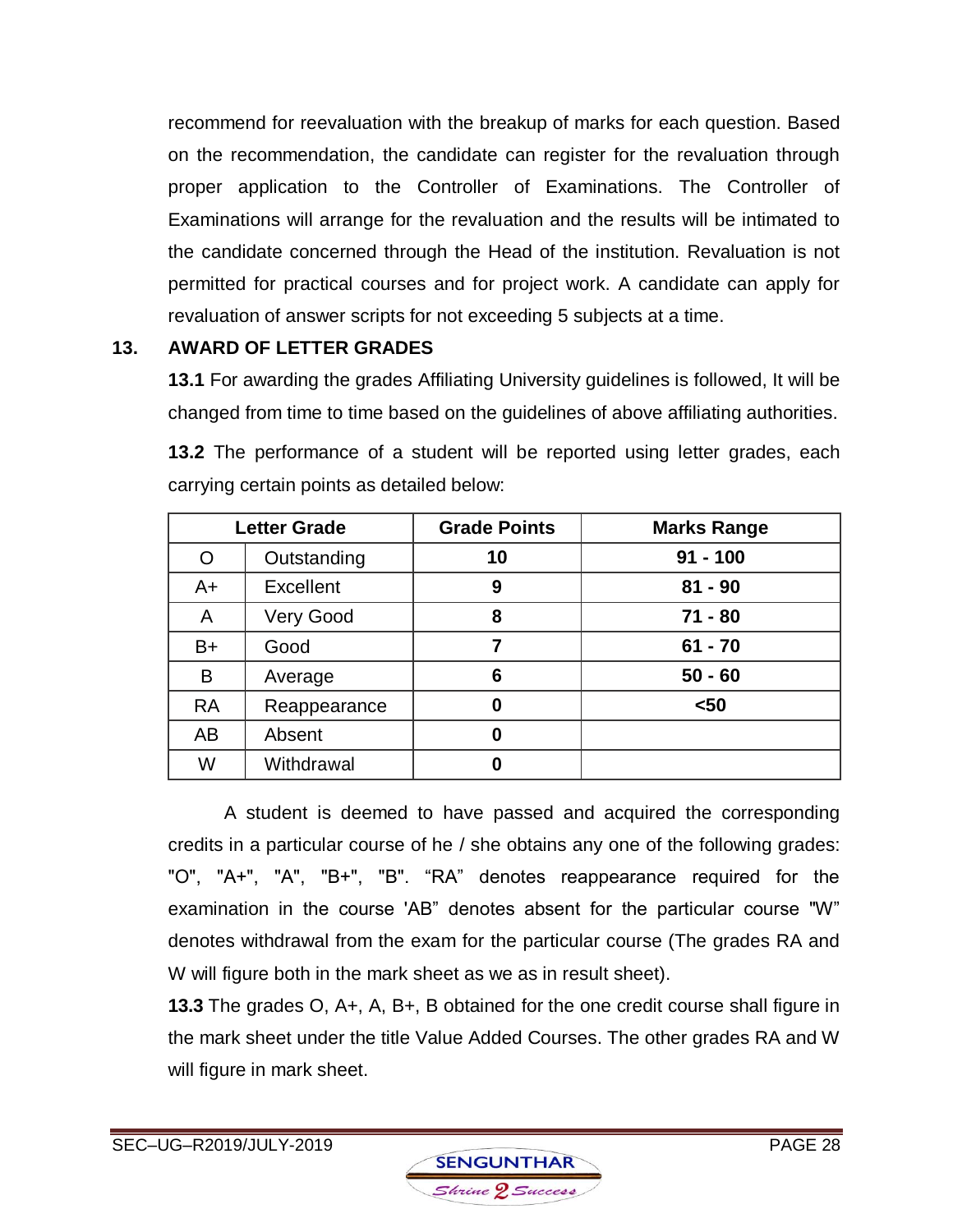**13.4** For the extracurricular activities which are in the category of Mandatory Courses such as National Service Scheme (NSS) / Youth Red Cross (YRC) / Red Ribbon Club (RRC), a satisfactory / not satisfactory grading will appear in the mark sheet. Every student shall put in a minimum of 75% attendance in the training and attend the camp compulsorily. The training and camp shall be completed during the first year of the programme. However, for valid reasons, the Head of the Institution may permit a student to complete this requirement during the second year.

### **14. GPA AND CGPA CALCULATON**

Grade Sheets will be issued to each student which will contain the following details:

- The list of courses registered during the semester and the grades scored
- The Grade Point Average (GPA) for the semester and
- The Cumulative Grade Point Average (CGPA) of a courses registered from the semester
- During each semester the list of courses registered and the grades scored on each course are used to compute the Grade Point Average (GPA). GPA is the ratio of the sum of the products of the number of credits of courses registered and the grade points corresponding to the grades scored in those courses, taken for all the courses, to the sum of the number of credits of all the courses in the semester.

$$
GPA = \frac{\sum (Credicts Acquired \times Grade Points)}{\sum (Credicts Acquired)}
$$

$$
\text{CGPA} = \frac{\sum\limits_{i=1}^{n} C_i G P_i}{\sum\limits_{i=1}^{n} C_i}
$$

Where  $C_i$  - is the Credits assigned to the course

 $GP_i$  - is the grade point corresponding to the grade obtained for each course.

 n - is number of a Courses successfully cleared during the particular semester in the case of GPA and during a the semesters in the case of CGPA.

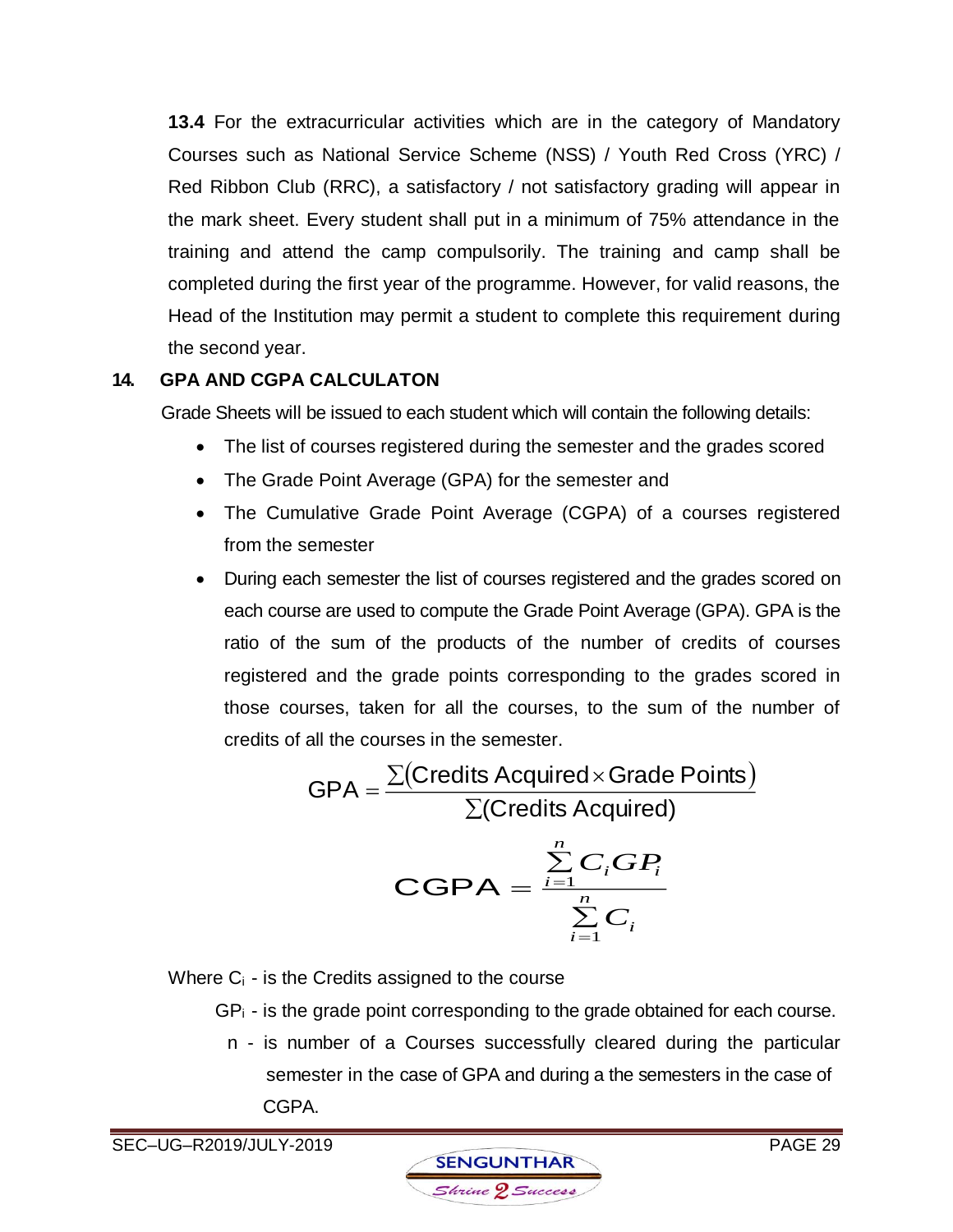**14.1** CGPA will be calculated in a similar manner considering a course enrolled from first semester "RA" and "W" grades will be excluded in calculating GPA and CGPA.

**14.2** The credits earned through one credit course shall not be considered for calculating GPA and CGPA However, completion of three one credit courses can be considered as one elective course during  $7<sup>th</sup>$  and  $8<sup>th</sup>$  semesters can be considered for GPA and CGPA calculation.

**14.3** If a student studies more number of electives (PEC / OEC) than required as per the students' programme curriculum the courses with higher grades alone will be considered for calculation of CGPA.

**14.4** The grades O, A+, A, B+, B obtained for the one / two credit course shall figure in the Mark sheet under the title "Value Added Courses". The Courses for which the grade RA will not figure in the mark sheet.

# **15. ELGIBILITY FOR THE AWARD OF DEGREE**

**15.1** A student shall be declared to be eligible for the award of the B.E. / B.Tech. degree provided the student has

- i. Successfully gained the required number of total credits as specified in the curriculum corresponding to the students programme within the stipulated time.
- ii. Successfully completed the course requirements appeared for the End Semester examinations and passed in the subjects prescribed in the Eight / Six semesters within a maximum period of 7 years and 6 years in the case of Lateral Entry reckoned from the commencement of the first semester (third in the case of Lateral Entry) to which the candidate was admitted.
- iii. Successfully passed any additional courses prescribed by the admission committee whenever readmitted under regulations R-2019 (vide clause 17.2)
- iv. No disciplinary action pending against the student.
- v. The award of Degree must have been approved by the University.

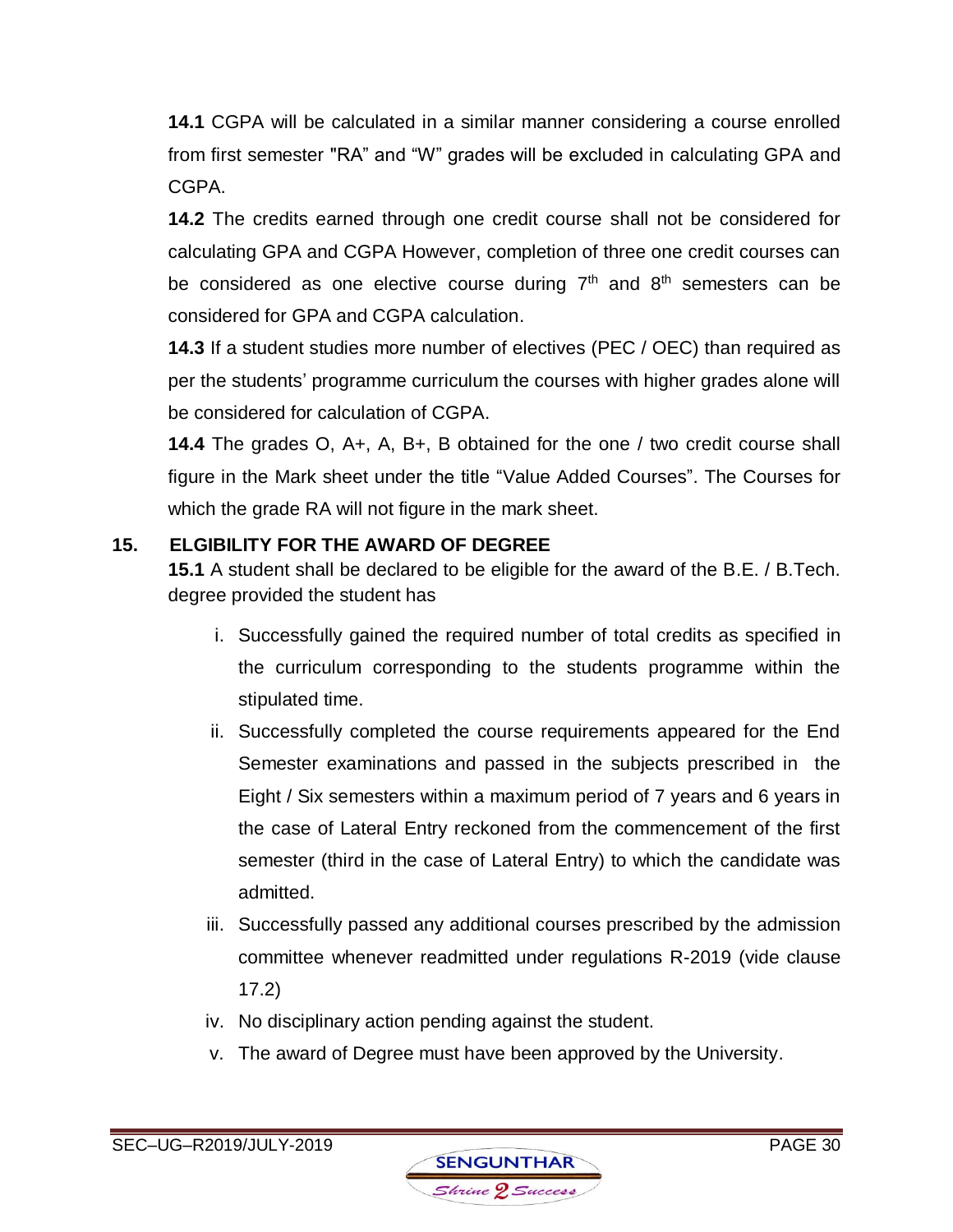### **15.2 CLASSFICATON OF THE DEGREE AWARDED**

## **15.2.1 First Class with Distinction**

- A candidate who satisfies the following conditions shall be declared to have passed the examination in First class with Distinction.
- Should have passed the End Semester Examination in all the courses of Eight semesters (Six semesters in the case of lateral entry) in his/her first appearance within 4 years (three years in the case of lateral entry) Withdrawal from examination (vide clause 16) will not be considered as an appearance One year authorized break of study (if availed) is permitted in addition to 4 years (3 years in the case of lateral entry) for the award of First class with Distinction.
- **Should have Secured a CGPA of not less than 8.50**.

# **15.2.2 First Class**

- A candidate who satisfies the following conditions shall be declared to have passed the examination in First class.
- Should have passed the End Semester Examination in all the courses of all the Eight semesters (Six semesters in the case of lateral entry) within 5 years (4 years in the case of lateral entry). One year authorized break of study (if availed) or prevention from writing the End Semester examination due to lack of attendance (if applicable) is included in the duration of 5 years (4 years in the case of lateral entry) for the award of First class.
- **Should have Secured a CGPA of not less than 7.00**.

# **15.2.3 Second Class**

All other students (not covered in clause 15.2.1 and 15.2.2) who qualify for the award of the degree (vide Clause 15.1) shall be declared to have passed the examination in Second Class.

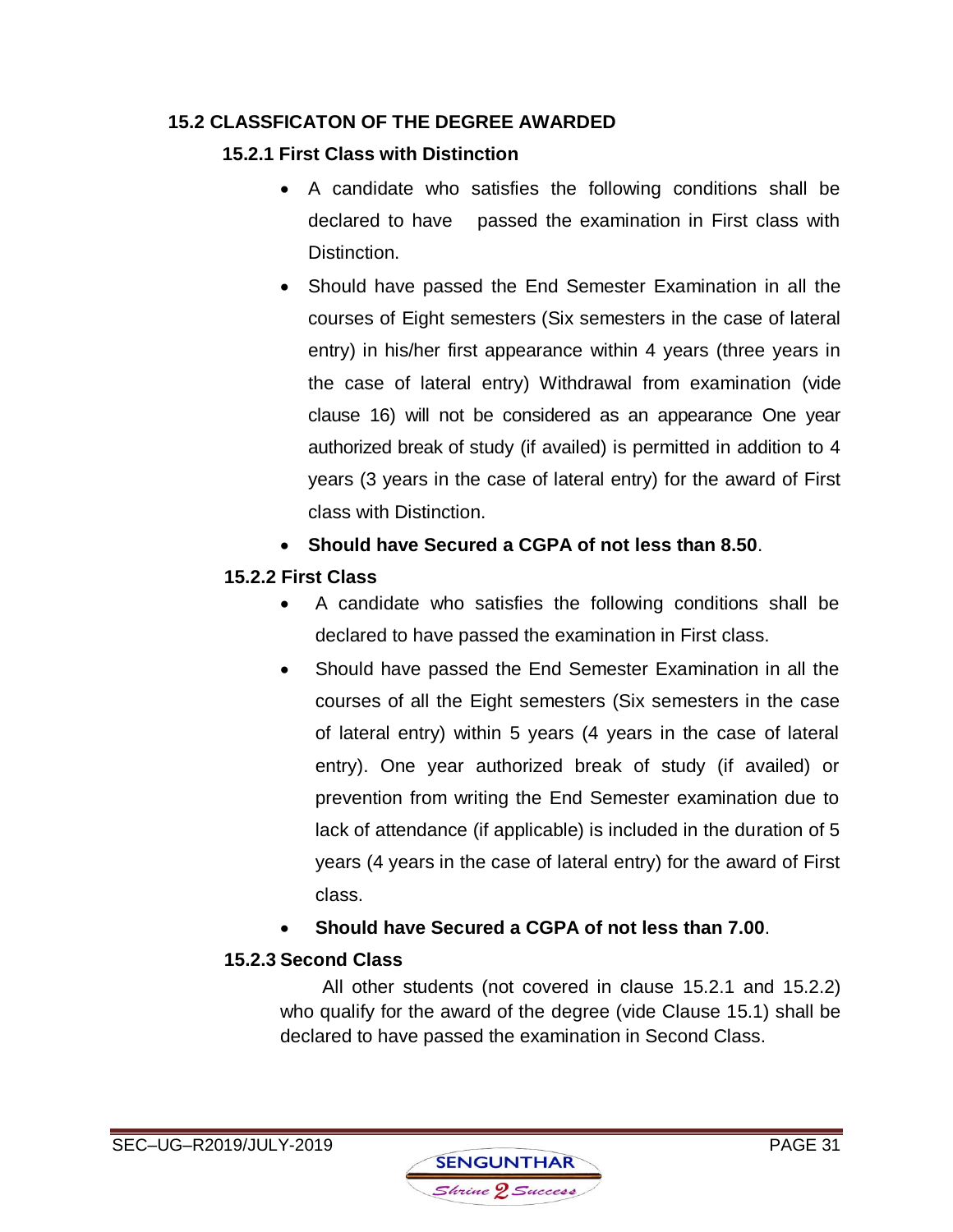**15.3** A student who is absent in the End Semester Examination in a course / project work after registering for the same shall be considered to have appeared in that examination (except approved withdrawal from end semester examinations as per clause 16) for the purpose of classification.

### **16. PROVISION FOR WITHDRAWAL FROM EXAMINATION**

A candidate, may for valid reasons with prior application, be granted permission to :

**16.1** Withdraw from appearing for the examination of any one course or consecutive Examinations of more than one course in a semester examination.

**16.2** Such withdrawal shall be permitted only once during the entire period of study of the degree programme.

**16.3** Withdrawal of application is valid only if it is made within 10 days prior to the Commencement of the examination in that course or courses and recommended by the Head of the institution and approved by the Controller of Examinations.

**16.4** Even though the requirement of mandatory is 10 days notice, applications for Withdrawal for special cases under extraordinary conditions will be considered on the merit of the case.

**16.5** Withdrawal shall not be construed as an appearance for the eligibility of a candidate for First Class with Distinction.

**16.6** Withdrawal from the End Semester Examination is NOT applicable to arrear subjects of previous semesters.

**16.7** The candidate shall reappear for the withdrawn courses during the examination conducted in the immediate semester.

**16.8** Withdrawal shall not be permitted in the final semester examinations.

**16.9** Withdrawal shall not be permitted for all papers in a semester. He / She has to appear at least for one paper in a semester. Otherwise he / she shall be considered as break of study.

# **17 PROVISION FOR AUTHORISED BREAK OF STUDY**

**17.1** Break of Study shall be granted only once for valid reasons for a maximum of one year during the entire period of study of the degree programme. However, in extraordinary situation the candidate may apply for additional break of study

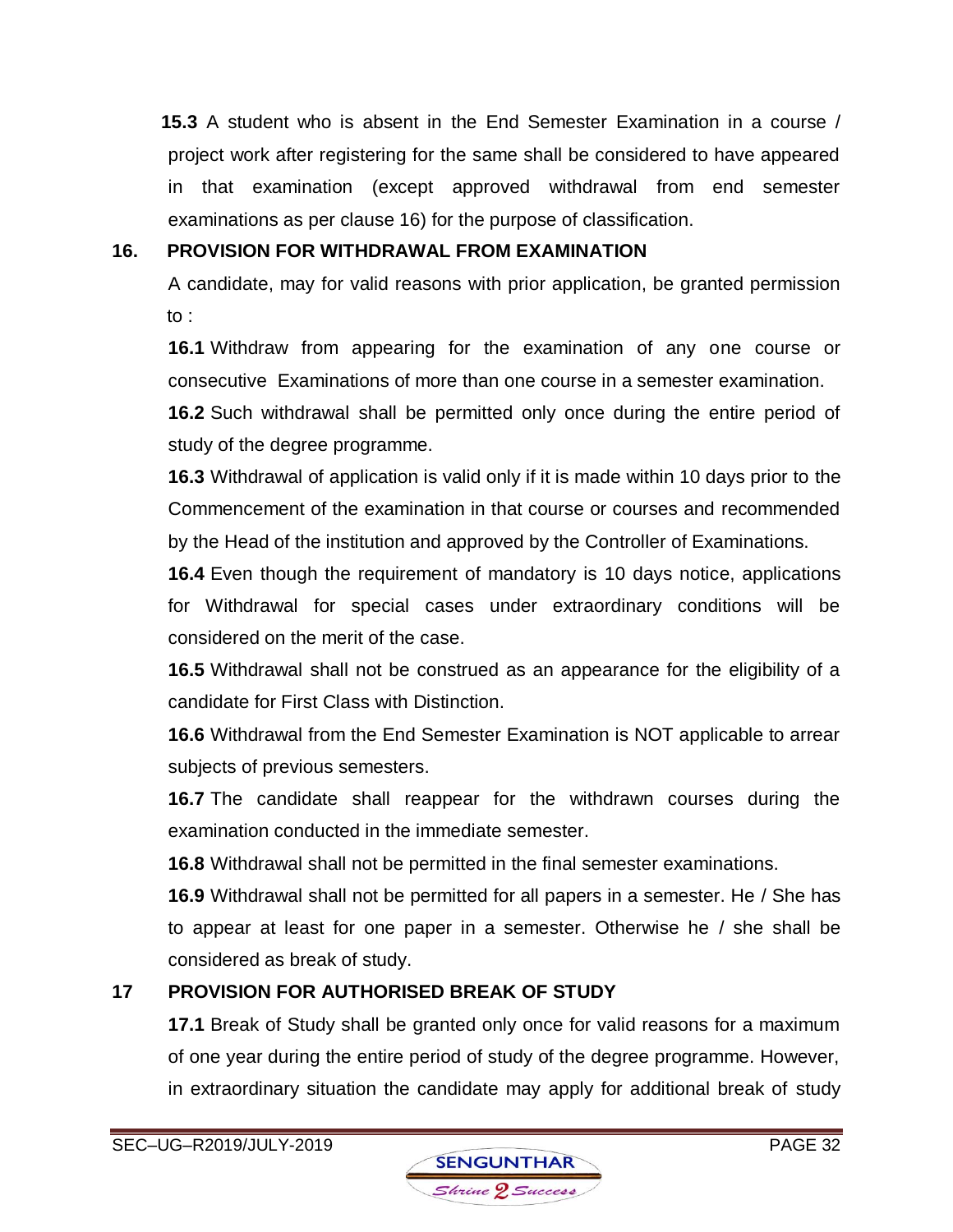not exceeding another one year by the paying prescribed fee for break of study. If a candidate intends to temporarily discontinue the programme in the middle of the semester for valid reasons, and to rejoin the programme in a subsequent year, permission may be granted based on the merits of the case provided he / she applies to the DOTE, Anna University, in advance, but not later than the last date for registering for the end semester examination of the semester in question, through the Head of the Institution stating the reasons therefore and the probable date of rejoining the programme. However, if the candidate has not completed the first semester of the programme, Break of Study will be considered only on valid medical reasons.

**17.2** The candidates permitted to rejoin the programme after break of study / prevention due to lack of attendance, shall be governed by the Curriculum and Regulations in force at the time of rejoining. Students rejoining in new Regulations should appear in additional courses if any, as prescribed by the admission committee from any semester of the regulations in-force, so as to bridge the curriculum in-force and the old curriculum.

**17.3** One year authorized break of study will not be counted towards the duration specified for passing all the courses for the purpose of classification (vide clause 17.1 and 17.2).

**17.4** The total period for completion of the Programme reckoned from, the commencement of the first semester to which the candidate was admitted shall not exceed the maximum period specified in clause 5.1 irrespective of the period of break of study in order that he/she may be eligible for the award of the degree.

**17.5** If any student is detained for want of requisite attendance, progress and good conduct, the period spent in that semester shall not be considered as permitted 'Break of Study' and Clause 17.3 is not applicable for this case.

**17.6** All the norms may liable to change upon the terms of affiliated university.

# **18. DISCIPLINE**

**18.1** Every student is required to observe discipline both inside and outside the college and not to indulge in any activity which will tend to bring down the prestige of the college. The Head of the Institution shall constitute a disciplinary